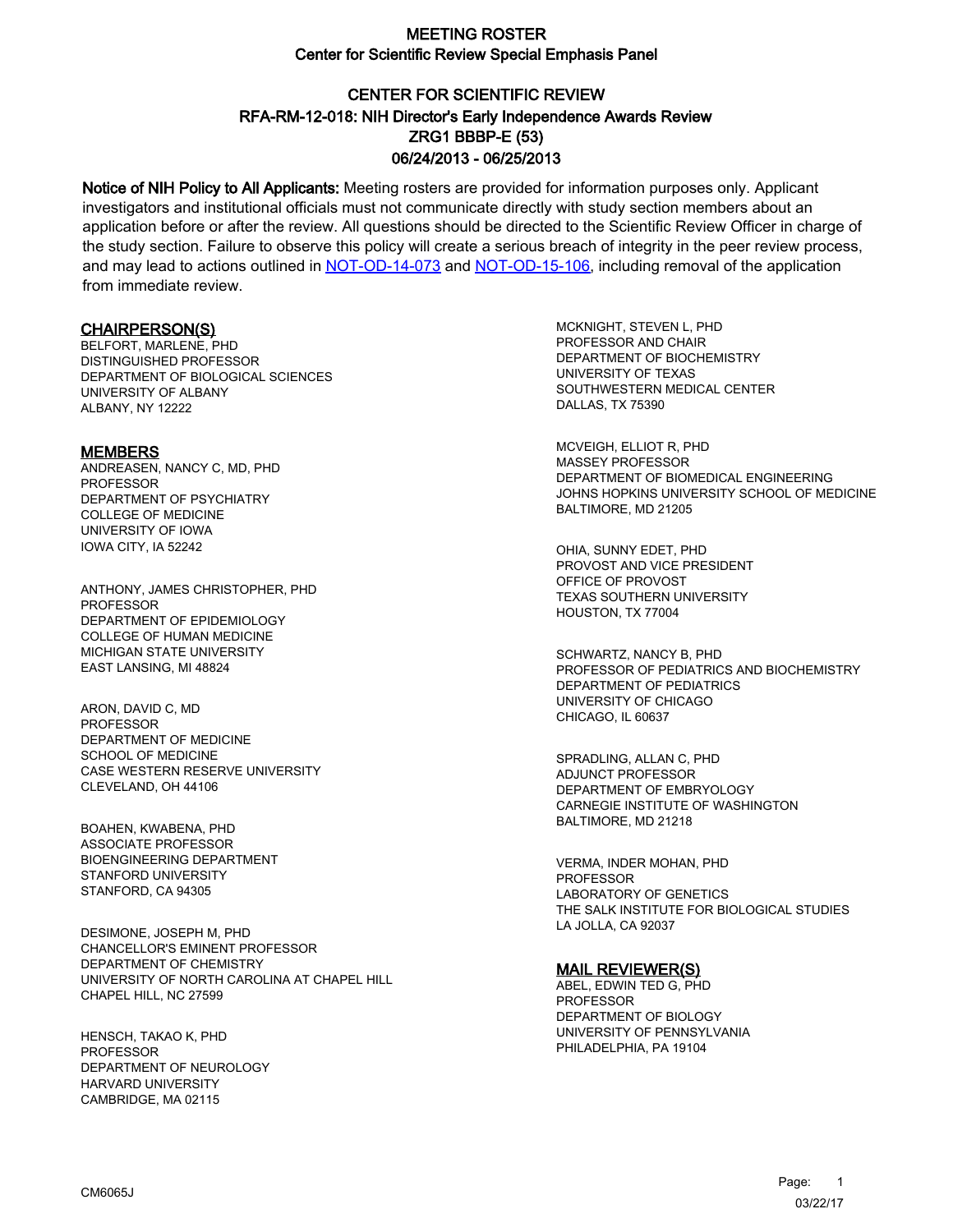# CENTER FOR SCIENTIFIC REVIEW ZRG1 BBBP-E (53) 06/24/2013 - 06/25/2013 RFA-RM-12-018: NIH Director's Early Independence Awards Review

Notice of NIH Policy to All Applicants: Meeting rosters are provided for information purposes only. Applicant investigators and institutional officials must not communicate directly with study section members about an application before or after the review. All questions should be directed to the Scientific Review Officer in charge of the study section. Failure to observe this policy will create a serious breach of integrity in the peer review process, and may lead to actions outlined in [NOT-OD-14-073](https://grants.nih.gov/grants/guide/notice-files/NOT-OD-14-073.html) and [NOT-OD-15-106,](https://grants.nih.gov/grants/guide/notice-files/NOT-OD-15-106.html) including removal of the application from immediate review.

ABLONCZY, ZSOLT, PHD ASSISTANT PROFESSOR DEPARTMENT OF OPHTHALMOLOGY STORM EYE INSTITUTE MEDICAL UNIVERSITY OF SOUTH CAROLINA CHARLESTON, SC 29425

ADAMSON, LAUREN B, PHD REGENTS PROFESSOR DEPARTMENT OF PSYCHOLOGY COLLEGE OF ARTS AND SCIENCES GEORGIA STATE UNIVERSITY ATLANTA, GA 30303

ALBERT, STEVEN M, PHD **PROFESSOR** DEPARTMENT OF BEHAVIORAL AND COMMUNITY HEALTH GRADUATE SCHOOL OF PUBLIC HEALTH UNIVERSITY OF PITTSBURGH PITTSBURGH, PA 15261

ALLISTON, TAMARA N, PHD ASSISTANT PROFESSOR DEPARTMENT OF CELL AND TISSUE BIOLOGY UNIVERSITY OF CALIFORNIA, SAN FRANCISCO SAN FRANCISCO, CA 94143

AMMERMAN, ROBERT THOMPSON, PHD PROFESSOR DIVISION OF BEHAVIORAL MEDICINE AND CLINICAL PSYCHOLOGY CINCINANATI CHILDREN'S HOSPITAL MEDICAL CENTER CINCINNATI, OH 45229

ANASTASIO, MARK A, PHD PROFESSOR DEPARTMENT OF BIOMEDICAL ENGINEERING WASHINGTON UNIVERSITY CHICAGO, IL 60637

ANDREWS, PHILIP C, PHD PROFESSOR DEPARTMENT OF BIOLOGICAL CHEMISTRY UNIVERSITY OF MICHIGAN MEDICAL SCHOOL ANN ARBOR, MI 48109

ANOKHIN, ANDREY P, PHD ASSOCIATE PROFESSOR DEPARTMENT OF PSYCHIATRY SCHOOL OF MEDICINE WASHINGTON UNIVERSITY ST. LOUIS, MO 63110

ARANY, ZOLTAN P, PHD PRINCIPAL INVESTIGATOR DEPARTMENT OF CANCER BIOLOGY DANA-FARBER CANCER INSTITUTE BOSTON, MA 02115

ARTS, ERIC J, PHD PROFESSOR DIVISION OF INFECTIOUS DISEASES CASE WESTERN RESERVE UNIVERSITY CLEVELAND, OH 44106

ASHIZAWA, TETSUO, MD PROFESSOR DEPARTMENT OF NEUROLOGY UNIVERSITY OF FLORIDA GAINESVILLE, FL 32610

BAHRICK, LORRAINE E, PHD PROFESSOR DEPARTMENT OF PSYCHOLOGY FLORIDA INTERNATIONAL UNIVERSITY MIAMI, FL 33199

BALAZSI, GABOR, PHD ASSOCIATE PROFESSOR DEPARTMENT OF SYSTEMS BIOLOGY UNIVERSITY OF TEXAS MD ANDERSON HOUSTON, TX 77030

BALES, KAREN L, PHD PROFESSOR DEPARTMENT OF PSYCHOLOGY UNIVERSITY OF CALIFORNIA AT DAVIS DAVIS, CA 95616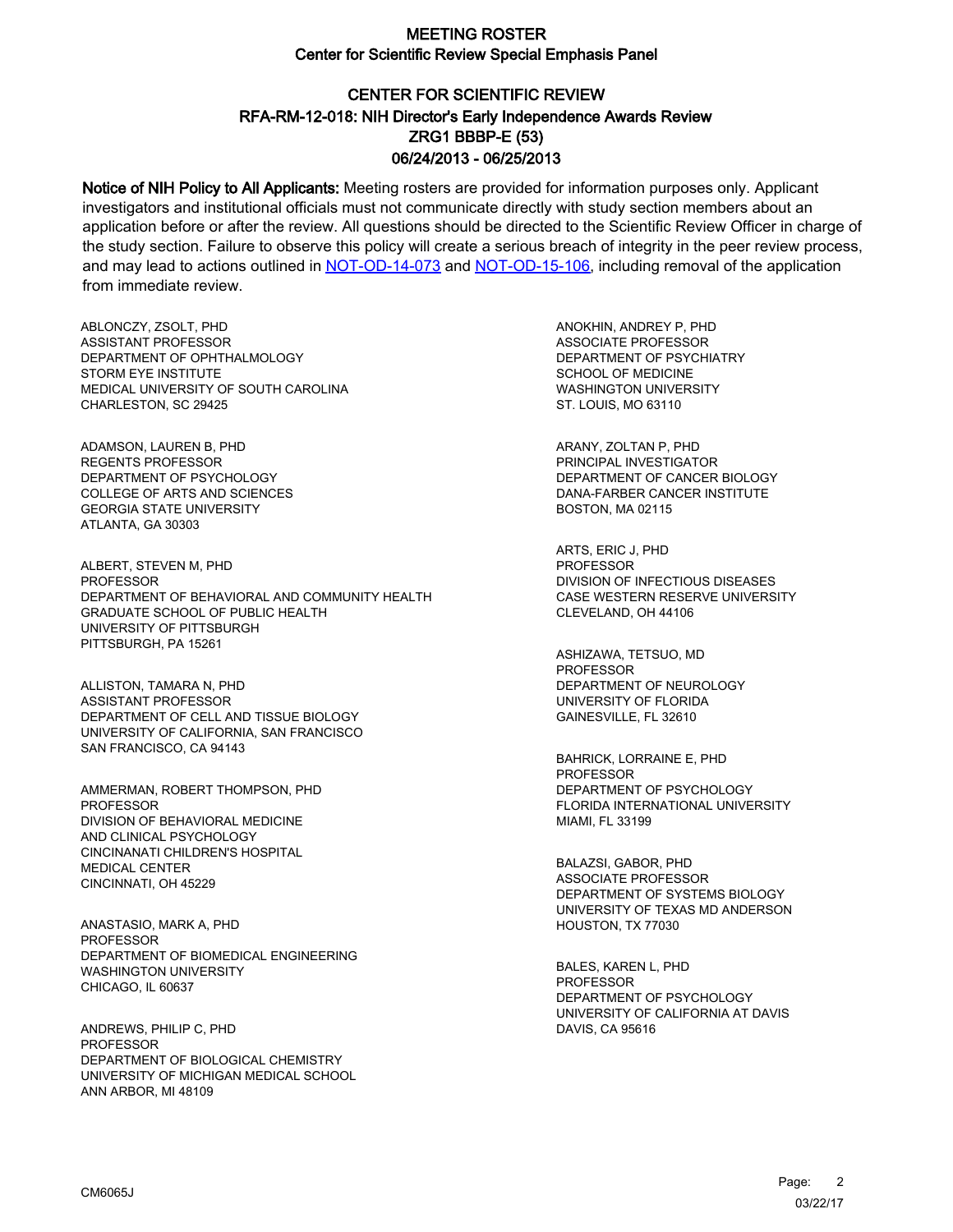# CENTER FOR SCIENTIFIC REVIEW ZRG1 BBBP-E (53) 06/24/2013 - 06/25/2013 RFA-RM-12-018: NIH Director's Early Independence Awards Review

Notice of NIH Policy to All Applicants: Meeting rosters are provided for information purposes only. Applicant investigators and institutional officials must not communicate directly with study section members about an application before or after the review. All questions should be directed to the Scientific Review Officer in charge of the study section. Failure to observe this policy will create a serious breach of integrity in the peer review process, and may lead to actions outlined in [NOT-OD-14-073](https://grants.nih.gov/grants/guide/notice-files/NOT-OD-14-073.html) and [NOT-OD-15-106,](https://grants.nih.gov/grants/guide/notice-files/NOT-OD-15-106.html) including removal of the application from immediate review.

BASU, ANIRBAN, PHD ASSOCIATE PROFESSOR DEPARTMENT OF HEALTH SERVICES SCHOOL OF PUBLIC HEALTH DEPARTMENT OF PHARMACY UNIVERSITY OF WASHINGTON SEATTLE, WA 98195

BERMUDEZ, LUIZ EDUARDO, MD PROFESSOR DEPARTMENT OF BIOMEDICAL SCIENCES OREGON STATE UNIVERSITY CORVALLIS, OR 97331

BICKEL, WARREN K, PHD **PROFESSOR** DIRECTOR OF THE ADVANCED RECOVERY RESEARCH **CENTER** DEPARTMENT OF PSYCHOLOGY VIRGINIA TECH CARILION RESEARCH INSTITUTE ROANOKE, VA 24016

BIGIO, IRVING J, PHD PROFESSOR DEPARTMENT OF BIOMEDICAL ENGINEERING COLLEGE OF ENGINEERING BOSTON UNIVERSITY BOSTON, MA 02215

BLACKFORD, JENNIFER URBANO, PHD ASSISTANT PROFESSOR DEPARTMENT OF PSYCHIATRY VANDERBILT UNIVERSITY MEDICAL CENTER NASHVILLE, TN 37212

BLAIR, HUGH T, PHD ASSOCIATE PROFESSOR DEPARTMENT OF PSYCHOLOGY UNIVERSITY OF CALIFORNIA LOS ANGELES, CA 90095

BLUMBERG, HILARY PATRICIA, MD PROFESSOR DEPARTMENT OF PSYCHIATRY AND DIAGNOSTIC RADIOLOGY YALE UNIVERSITY NEW HAVEN, CT 06511

BRANNON, ELIZABETH M, PHD PROFESSOR DEPARTMENT OF PSYCHOLOGY AND NEUROSCIENCE DUKE UNIVERSITY DURHAM, NC 27708

BREYSSE, PATRICK N, PHD PROFESSOR ENVIRONMENTAL HEALTH ENGINEERING DEPARTMENT OF ENVIRONMENTAL HEALTH SCIENCES JOHNS HOPKINS UNIVERSITY BALTIMORE, MD 21205

BREZINSKI, MARK E, PHD PROFESSOR DEPARTMENT OF ORTHOPEDIC SURGERY BRIGHAM AND WOMEN'S HOSPITAL HARVARD MEDICAL SCHOOL BOSTON, MA 02115

BZIK, DAVID J, PHD PROFESSOR DEPARTMENT OF MICROBIOLOGY AND IMMUNOLOGY DARTMOUTH MEDICAL SCHOOL LEBANON, NH 03756

CALDERONE, RICHARD ARTHUR, PHD PROFESSOR & CHAIR DEPARTMENT OF MICROBIOLOGY AND IMMUNOLOGY GEORGETOWN UNIVERSITY WASHINGTON, DC 20007

CARLSON, ROBERT GEOFFREY, PHD PROFESSOR DEPARTMENT OF COMMUNITY HEALTH BOONSHOFT SCHOOL OF MEDICINE WRIGHT STATE UNIVERSITY DAYTON, OH 45435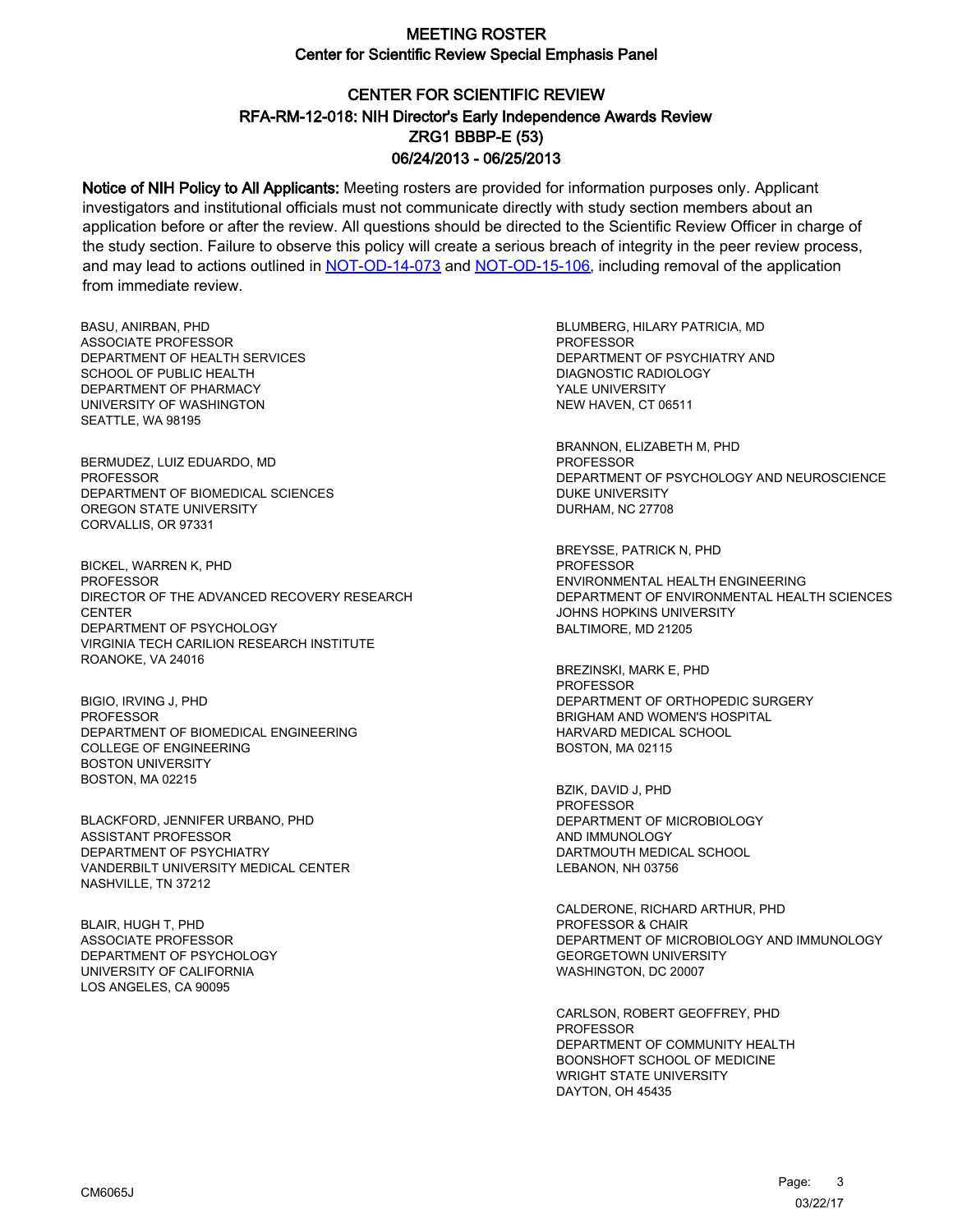# CENTER FOR SCIENTIFIC REVIEW ZRG1 BBBP-E (53) 06/24/2013 - 06/25/2013 RFA-RM-12-018: NIH Director's Early Independence Awards Review

Notice of NIH Policy to All Applicants: Meeting rosters are provided for information purposes only. Applicant investigators and institutional officials must not communicate directly with study section members about an application before or after the review. All questions should be directed to the Scientific Review Officer in charge of the study section. Failure to observe this policy will create a serious breach of integrity in the peer review process, and may lead to actions outlined in [NOT-OD-14-073](https://grants.nih.gov/grants/guide/notice-files/NOT-OD-14-073.html) and [NOT-OD-15-106,](https://grants.nih.gov/grants/guide/notice-files/NOT-OD-15-106.html) including removal of the application from immediate review.

CARRUTHERS, VERNON BRUCE, PHD **PROFESSOR** DEPARTMENT OF MICROBIOLOGY AND IMMUNOLOGY UNIVERSITY OF MICHIGAN MEDICAL SCHOOL ANN ARBOR, MI 48109

CASAVANT, THOMAS L, PHD PROFESSOR AND DIRECTOR CENTER FOR BIOINFORMATICS AND COMPUTATIONAL BIOLOGY COLLEGE OF ENGINEERING UNIVERSITY OF IOWA IOWA CITY, IA 52242

CELIS, ESTEBAN, PHD PROFESSOR IMMUNOLOGY PROGRAM H. LEE MOFFITT CANCER CENTER AND RESEARCH INSTITUTE TAMPA, FL 33612

CHEN, JING, PHD ASSOCIATE PROFESSOR AND ASSOCIATE DIRECTOR RESEARCH DIVISION OF HEMATOLOGY DEPARTMENT OF HEMATOLOGY AND MEDICAL ONCOLOGY WINSHIP CANCER INSTITUTE OF EMORY EMORY UNIVERSITY SCHOOL OF MEDICINE ATLANTA, GA 30322

CHENG, LEO L, PHD ASSOCIATE PROFESSOR DEPARTMENT OF PATHOLOGY MASSACHUSETTS GENERAL HOSPITAL CHARLESTOWN, MA 02129

CHESNEY, JASON A, PHD ASSOCIATE PROFESSOR DEPUTY DIRECTOR, JAMES BROWN CANCER CENTER DEPARTMENT OF MEDICINE UNIVERSITY OF LOUISVILLE LOUISVILLE, KY 40202

CHI, HONGBO, PHD ASSOCIATE MEMBER DEPARTMENT OF IMMUNOLOGY ST. JUDE CHILDREN'S RESEARCH HOSPITAL MEMPHIS, TN 38105

CLARK, DANIEL O, PHD ASSOCIATE PROFESSOR DEPARTMENT OF MEDICINE INDIANA UNIVERSITY INDIANAPOLIS, IN 46202

CLEARY, KEVIN ROBERT, PHD TECHNICAL DIRECTOR BIOENGINEERING INITIATIVE THE SHEIKH ZAYED INSTITUTE FOR PEDIATRIC SURGICAL INNOVATION CHILDRENS HOSPITAL MEDICAL CENTER WASHINGTON, DC 20010

CONN, GRAEME LESLIE, PHD ASSOCIATE PROFESSOR DEPARTMENT OF BIOCHEMISTRY EMORY UNIVERSITY ATLANTA, GA 30322

CONNELL, TERRY D, PHD PROFESSOR DEPARTMENT OF MICROBIOLOGY AND IMMUNOLOGY SCHOOL OF MEDICINE AND BIOMEDICAL SCIENCES UNIVERSITY AT BUFFALO, SUNY BUFFALO, NY 14214

CONTRERAS-VIDAL, JOSE LUIS, PHD **PROFESSOR** DEPARTMENT OF ELECTRICAL AND COMPUTER ENGINEERING UNIVERSITY OF HOUSTON HOUSTON, TX 77204

COPLAN, JEREMY D, MD PROFESSOR DIVISION OF NEUROPSYCHOPHARMACOLOGY STATE UNIVERSITY OF NEW YORK DOWNSTATE MEDICAL CENTER BROOKLYN, NY 11203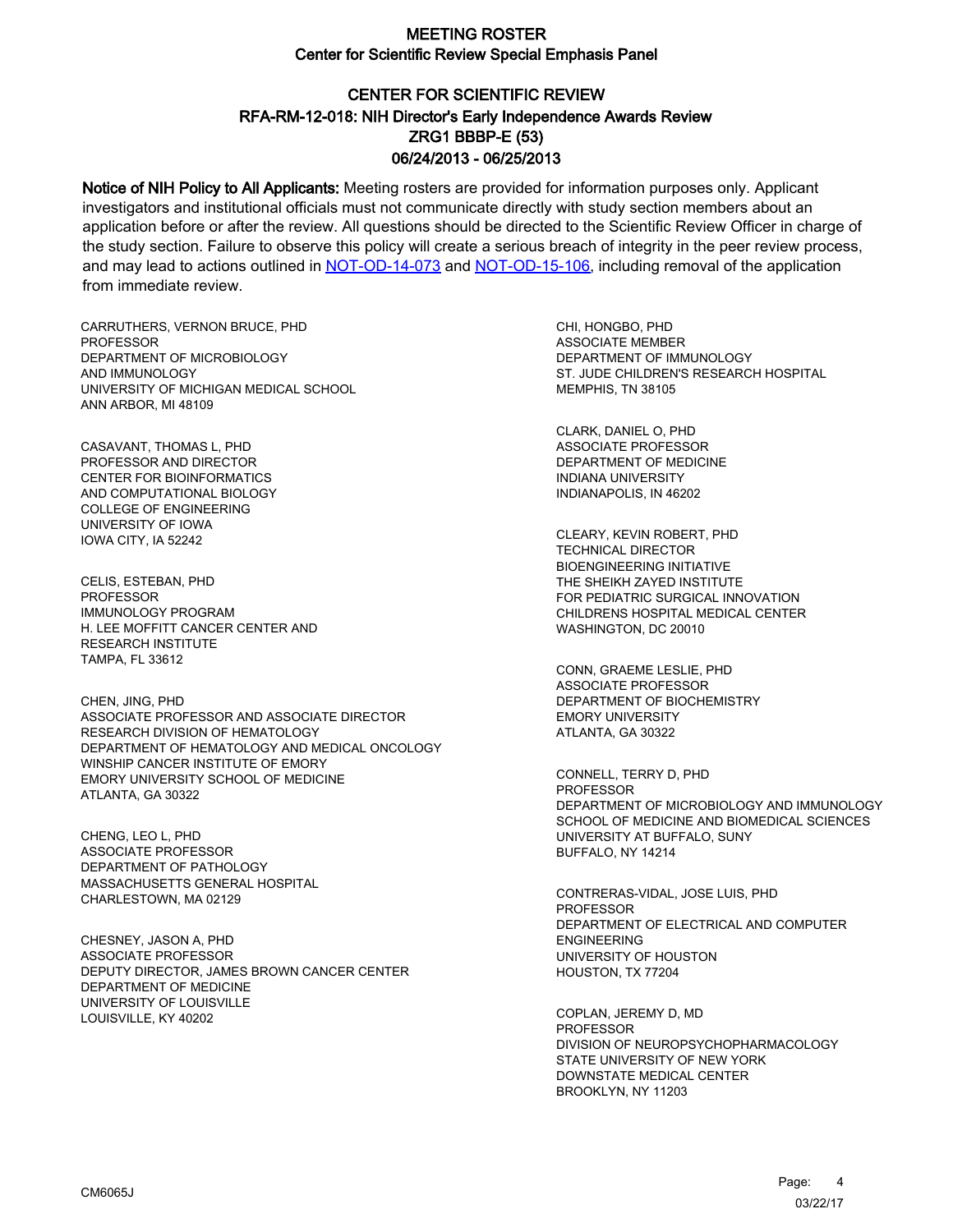# CENTER FOR SCIENTIFIC REVIEW ZRG1 BBBP-E (53) 06/24/2013 - 06/25/2013 RFA-RM-12-018: NIH Director's Early Independence Awards Review

Notice of NIH Policy to All Applicants: Meeting rosters are provided for information purposes only. Applicant investigators and institutional officials must not communicate directly with study section members about an application before or after the review. All questions should be directed to the Scientific Review Officer in charge of the study section. Failure to observe this policy will create a serious breach of integrity in the peer review process, and may lead to actions outlined in [NOT-OD-14-073](https://grants.nih.gov/grants/guide/notice-files/NOT-OD-14-073.html) and [NOT-OD-15-106,](https://grants.nih.gov/grants/guide/notice-files/NOT-OD-15-106.html) including removal of the application from immediate review.

CORCES, VICTOR G, PHD **PROFESSOR** DEPARTMENT OF BIOLOGY EMORY UNIVERSITY ATLANTA, GA 30322

CORNISH, KIM, PHD DIRECTOR CANDA RESEARCH CHAIR MCGILL UNIVERSITY MONTREAL, QUEBEC H3A 1Y2, PQ CANADA

COSTELLO, JOSEPH F, PHD ASSISTANT PROFESSOR DEPARTMENT OF NEUROLOGICAL SURGERY UNIVERSITY OF CALIFORNIA, SAN FRANCISCO SAN FRANCISCO, CA 94115

CRAIGHEAD, LINDA W, PHD PROFESSOR DEPARTMENT OF PSYCHOLOGY EMORY UNIVERSITY ATLANTA, GA 30322

DATTA, SUSMITA, PHD PROFESSOR AND UNIVERSITY SCHOLAR DEPARTMENT OF BIOINFORMATICS AND BIOSTATISTICS UNIVERSITY OF LOUISVILLE LOUISVILLE , KY 40202

DAVIS, JAIMIE NICOLE, PHD ASSISTANT PROFESSOR DEPARTMENT OF PREVENTIVE MEDICINE KECK SCHOOL OF MEDICINE UNIVERSITY OF SOUTHERN CALIFORNIA LOS ANGELES, CA 90033

DAWSON, GLYN, PHD PROFESSOR DIVISION OF BIOLOGICAL SCIENCES DEPARTMENT OF PEDIATRICS UNIVERSITY OF CHICAGO CHICAGO, IL 60637

DELL, KATHERINE MACRAE, MD ASSOCIATE PROFESSOR DEPARTMENT OF PEDIATRICS RAINBOW BABIES AND CHILDREN HOSPITAL CASE WESTERN RESERVE UNIVERSITY CLEVELAND, OH 44106

DENERIS, EVAN S, PHD PROFESSOR DEPARTMENT OF NEUROSCIENCE SCHOOL OF MEDICINE CASE WESTERN RESERVE UNIVERSITY CLEVELAND, OH 44106

DIAMOND, DON J, PHD PROFESSOR AND DIRECTOR DIVISION OF TRANSLATIONAL VACCINE RESEARCH DEPARTMENT OF VIROLOGY BECKMAN RESEARCH INSTITUTE OF THE CITY OF HOPE DUARTE, CA 91010

DOBLE, NATHAN, PHD CHIEF FINANCIAL OFFICER/ASSOCIATE PROFESSOR DEPARTMENT OF VISION SCIENCE NEW ENGLAND COLLEGE OF OPTOMETRY BOSTON, MA 02115

DONG, XINQI, MPH ASSOCIATE PROFESSOR AND DIRECTOR RUSH INSTITUTE FOR HEALTHY AGING RUSH UNIVERSITY MEDICAL CENTER CHICAGO, IL 60612

DUNNY, GARY M, PHD **PROFESSOR** DEPARTMENT OF MICROBIOLOGY UNIVERSITY OF MINNESOTA MINNEAPOLIS, MN 55455

ECKEL PASSOW, JEANETTE E, PHD ASSOCIATE PROFESSOR DIVISION OF BIOMEDICAL STATISTICS AND INFORMATICS MAYO CLINIC ROCHESTER, MN 55905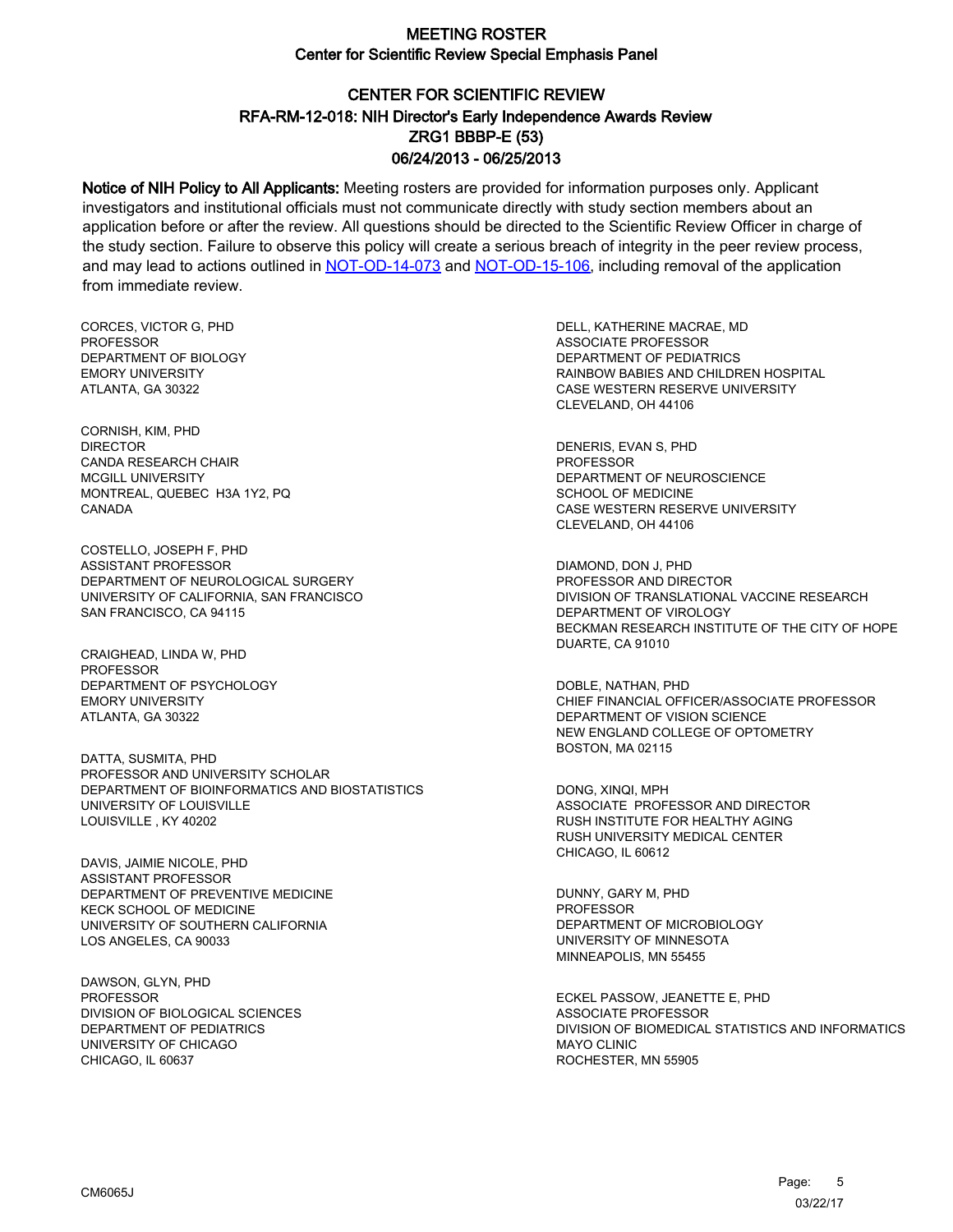# CENTER FOR SCIENTIFIC REVIEW ZRG1 BBBP-E (53) 06/24/2013 - 06/25/2013 RFA-RM-12-018: NIH Director's Early Independence Awards Review

Notice of NIH Policy to All Applicants: Meeting rosters are provided for information purposes only. Applicant investigators and institutional officials must not communicate directly with study section members about an application before or after the review. All questions should be directed to the Scientific Review Officer in charge of the study section. Failure to observe this policy will create a serious breach of integrity in the peer review process, and may lead to actions outlined in [NOT-OD-14-073](https://grants.nih.gov/grants/guide/notice-files/NOT-OD-14-073.html) and [NOT-OD-15-106,](https://grants.nih.gov/grants/guide/notice-files/NOT-OD-15-106.html) including removal of the application from immediate review.

EL-SHENAWEE, MAGDA, PHD **PROFESSOR** DEPARTMENT OF ELECTRICAL ENGINEERING UNIVERSITY OF ARKANSAS AT FAYETTEVILLE FAYETTEVILLE, AR 72701

ELSEA, SARAH H, PHD ASSOCIATE PROFESSOR DEPARTMENT OF PEDIATRICS VIRGINIA COMMONWEALTH UNIVERSITY RICHMOND, VA 23298

ENOKA, ROGER M, PHD PROFESSOR DEPARTMENT OF INTEGRATIVE PHYSIOLOGY UNIVERSITY OF COLORADO BOULDER, CO 80309

EPSTEIN, MICHAEL PHILIP, PHD ASSOCIATE PROFESSOR DEPARTMENT OF HUMAN GENETICS EMORY UNIVERSITY SCHOOL OF MEDICINE ATLANTA, GA 30322

ERDMAN, SUSAN E, MPH PRINCIPAL RESEARCH SCIENTIST DEPARTMENT OF COMPARATIVE MEDICINE MASSACHUSETTS INSTITUTE OF TECHNOLOGY CAMBRIDGE, MA 02139

EVANS, TODD R, PHD PROFESSOR DEPARTMENT OF SURGERY WEILL CORNELL MEDICAL COLLEGE CORNELL UNIVERSITY NEW YORK, NY 10021

FEINBERG, MARK ETHAN, PHD RESEARCH PROFESSOR AND SENIOR SCIENTIST THE PREVENTION RESEARCH CENTER PENN STATE UNIVERSITY UNIVERSITY PARK, PA 16802

FELSON, DAVID TOBIN, MPH PROFESSOR SECTION HEAD, CLINICAL EPIDEMIOLOGY RESEARCH AND TRAINING UNIT BOSTON UNIVERSITY SCHOOL OF MEDICINE BOSTON, MA 02118

FICHT, THOMAS A, PHD PROFESSOR DEPARTMENT OF VETERINARY PATHOBIOLOGY COLLEGE OF VETERINARY MEDICINE TEXAS A & M UNIVERSITY COLLEGE STATION, TX 77843

FILLER, SCOTT G, MD **PROFESSOR** DEPARTMENT OF MEDICINE LOS ANGELES BIOMEDICAL RESEARCH INSTITUTE UNIVERSITY OF CALIFORNIA, LOS ANGELES TORRANCE, CA 90502

FISHER, SHANNON, PHD ASSISTANT PROFESSOR INSTITUTE OF GENETIC MEDICINE JOHNS HOPKINS UNIVERSITY SCHOOL OF MEDICINE BALTIMORE, MD 21287

FOX, BERNARD A, PHD CHIEF, LABORATORY OF MOLECULAR AND TUMOR IMMUNOLOGY DEPARTMENT OF MOLECULAR AND TUMOR IMMUNOLOGY EARLE A CHILES RESEARCH INSTITUTE PROVIDENCE PORTLAND MEDICAL CENTER PORTLAND, OR 97213

FRANCKLYN, CHRISTOPHER S, PHD **PROFESSOR** DEPARTMENT OF BIOCHEMISTRY UNIVERSITY OF VERMONT BURLINGTON, VT 05405

FRASER-LIGGETT, CLAIRE M, PHD **PROFESSOR** INSTITUTE OF GENOME SCIENCES UNIVERSITY OF MARYLAND SCHOOL OF MEDICINE BALTIMORE, MD 21201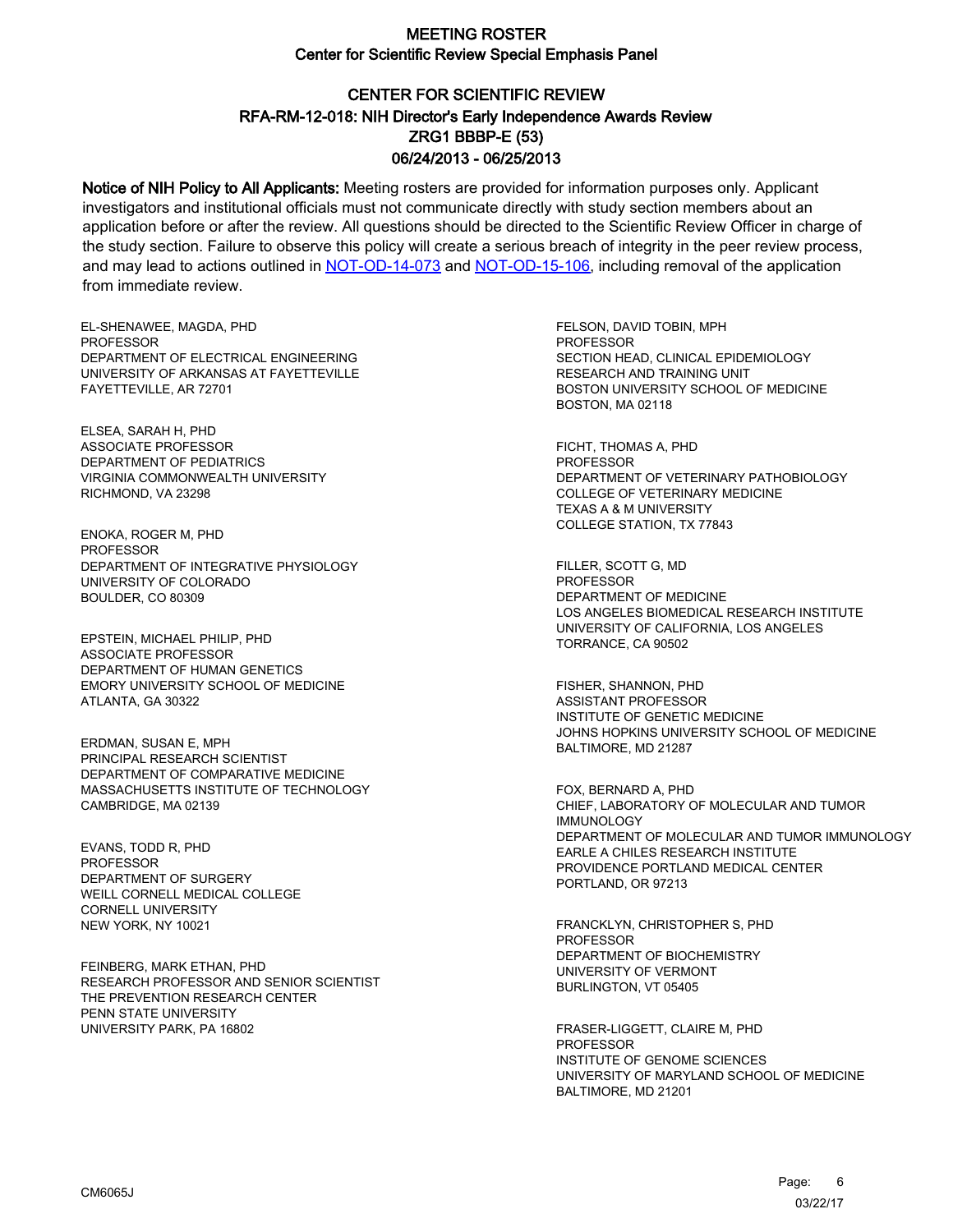# CENTER FOR SCIENTIFIC REVIEW ZRG1 BBBP-E (53) 06/24/2013 - 06/25/2013 RFA-RM-12-018: NIH Director's Early Independence Awards Review

Notice of NIH Policy to All Applicants: Meeting rosters are provided for information purposes only. Applicant investigators and institutional officials must not communicate directly with study section members about an application before or after the review. All questions should be directed to the Scientific Review Officer in charge of the study section. Failure to observe this policy will create a serious breach of integrity in the peer review process, and may lead to actions outlined in [NOT-OD-14-073](https://grants.nih.gov/grants/guide/notice-files/NOT-OD-14-073.html) and [NOT-OD-15-106,](https://grants.nih.gov/grants/guide/notice-files/NOT-OD-15-106.html) including removal of the application from immediate review.

GALAGAN, JAMES E, PHD ASSOCIATE DIRECTOR MICROBIAL GENOME ANALYSIS BROAD INSTITUTE OF MIT AND HARVARD CAMBRIDGE, MA 02141

GALLOWAY, JAMES COLE, PHD PROFESSOR DEPARTMENT OF PHYSICAL THERAPY UNIVERSITY OF DELAWARE NEWARK, DE 19716

GARCIA, ANDRES J, PHD **PROFESSOR** WOODRUFF SCHOOL OF MECHANICAL ENGINEERING PETIT INSTITUTE FOR BIOENGINEERING AND BIOSCIENCE GEORGIA INSTITUTE OF TECHNOLOGY ATLANTA, GA 30332

GARCIA-OCANA, ADOLFO, PHD PROFESSOR MOUNT SINAI SCHOOL OF MEDICINE DIABETES, OBESITY AND METABOLISM INSTITUTE NEW YORK, NY 10029

GEIGER, HARTMUT, PHD ASSOCIATE PROFESSOR DIVISION OF EXPERIMENTAL HEMATOLOGY CINCINNATI CHILDREN'S HOSPITAL MEDICAL CENTER CINCINNATI, OH 45229

GETZ, WAYNE M, PHD PROFESSOR DIVISION OF ENVIRONMENTAL BIOLOGY DEPARTMENT OF ENVIRONMENTAL SCIENCE POLICY AND MANAGEMENT/UNIVERSITY OF CALIFORNIA BERKELEY, CA 94720

GILBERT, DAVID M, PHD PROFESSOR DEPARTMENT OF BIOLOGICAL SCIENCES FLORIDA STATE UNIVERSITY TALLAHASSEE, FL 32306

GLIDDEN, LARAINE M, PHD DISTINGUISHED PROFESSOR OF PSYCHOLOGY DEPARTMENT OF PSYCHOLOGY ST. MARY'S COLLEGE OF MARYLAND ST. MARY'S CITY, MD 20686

GOLDBLUM, RANDALL M, PHD PROFESSOR DEPARTMENT OF PEDIATRICS UNIVERSITY OF TEXAS MEDICAL BRANCH GALVESTON, TX 77555

GOMER, RICHARD H, PHD PROFESSOR/INVESTIGATOR DEPARTMENT OF BIOCHEMISTRY AND CELL BIOLOGY RICE UNIVERSITY HOUSTON, TX 77005

GOULD, KAREN A, PHD ASSOCIATE PROFESSOR DEPARTMENT OF GENETICS CELL BIOLOGY AND ANATOMY UNIVERSITY OF NEBRASKA MEDICAL CENTER OMAHA, NE 68198

GRANT, DAVID FRANKLIN, PHD ASSOCIATE PROFESSOR DEPARTMENT OF OF PHARMACEUTICAL SCIENCES UNIVERSITY OF CONNECTICUT STORRS, CT 06269

GRISWOLD, MARK, PHD 2002 PROFESSOR DEPARTMENT OF RADIOLOGY AND MRI CASE WESTERN RESERVE UNIVERSITY UNIVERSITY HOSPITALS OF CLEVELAND CLEVELAND, OH 44106

GRUNDFEST, WARREN S, MD PROFESSOR DEPARTMENTS OF BIOENGINEERING, ELECTRICAL ENGINEERING AND SURGERY UNIVERSITY OF CALIFORNIA, LOS ANGELES LOS ANGELES, CA 90095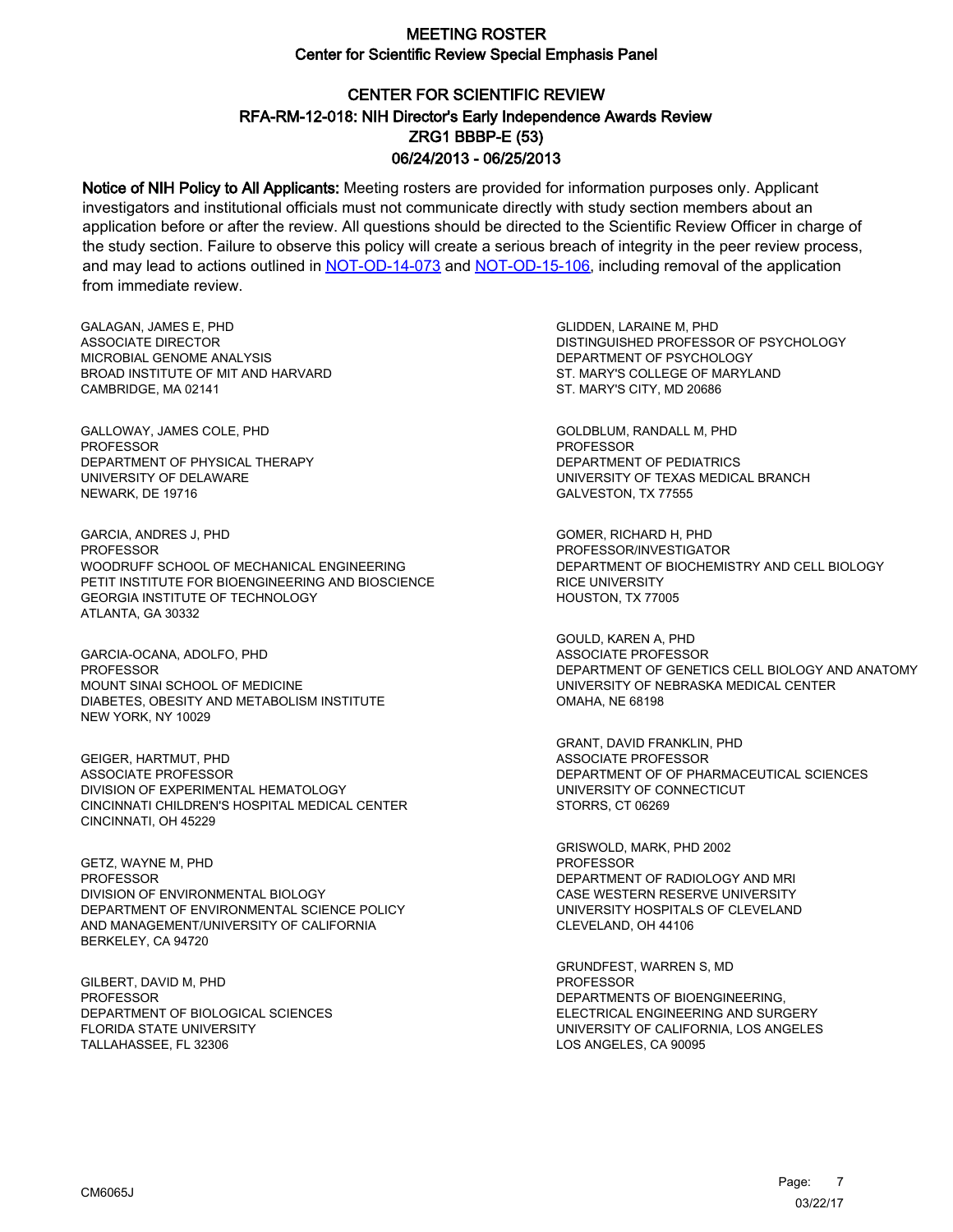# CENTER FOR SCIENTIFIC REVIEW ZRG1 BBBP-E (53) 06/24/2013 - 06/25/2013 RFA-RM-12-018: NIH Director's Early Independence Awards Review

Notice of NIH Policy to All Applicants: Meeting rosters are provided for information purposes only. Applicant investigators and institutional officials must not communicate directly with study section members about an application before or after the review. All questions should be directed to the Scientific Review Officer in charge of the study section. Failure to observe this policy will create a serious breach of integrity in the peer review process, and may lead to actions outlined in [NOT-OD-14-073](https://grants.nih.gov/grants/guide/notice-files/NOT-OD-14-073.html) and [NOT-OD-15-106,](https://grants.nih.gov/grants/guide/notice-files/NOT-OD-15-106.html) including removal of the application from immediate review.

HAGBERG, JAMES M, PHD **PROFESSOR** DEPARTMENT OF KINESIOLOGY UNIVERSITY OF MARYLAND COLLEGE PARK, MD 20742

HAGOOD, JAMES S, MD DIVISION CHIEF DIVISION OF RESPIRATORY MEDICINE DEPARTMENT OF PEDIATRICS UNIVERSITY OF CALIFORNIA SAN DIEGO LAJOLLA, CA 92093

HANNAN, MARIAN T, DSC PROFESSOR HEBREW SENIOR LIFE INSTITUTE FOR AGING RESEARCH BOSTON, MA 02131

HARVEY, ALLISON G, PHD PROFESSOR DEPARTMENT OF PSYCHOLOGY UNIVERSITY OF CALIFORNIA, BERKELEY BERKELEY, CA 94720

HASLAM, DAVID B, MD ASSOCIATE PROFESSOR PEDIATRICS DEPARTMENT WASHINGTON UNIVERSITY ST. LOUIS, MO 63110

HENDERSHOT, LINDA M, PHD FULL MEMBER DEPARTMENT OF TUMOR CELL BIOLOGY ST. JUDE CHILDREN'S RESEARCH HOSPITAL MEMPHIS, TN 38105

HERR, ANDREW B, PHD ASSOCIATE DIRECTOR DEPARTMENT OF MOLECULAR GENETICS UNIVERSITY OF CINCINNATI CINCINNATI, OH 45267

HETHERINGTON, HOBY P, PHD ASSISTANT PROFESSOR DEPARTMENT OF RADIOLOGY UNIVERSITY OF PITTSBURGH PITTSBURGH, PA 15213

HIGGINS, STEPHEN T, PHD PROFESSOR AND DIRECTOR DEPARTMENT OF PSYCHOLOGY CENTER FOR SUBSTANCE ABUSE RESEARCH AND TREATMENT UNIVERSITY OF VERMONT BURLINGTON, VT 05401

HOEFT, FUMIKO, PHD **PROFESSOR** DEPARTMENT OF PSYCHIATRY AND BEHAVIORAL **SCIENCES** SCHOOL OF MEDICINE STANFORD UNIVERSITY STANFORD, CA 94305

HOWARD, DAVID H, PHD ASSISTANT PROFESSOR DEPARTMENT OF HEALTH POLICY AND MANAGEMENT ROLLINS SCHOOL OF PUBLIC HEALTH EMORY UNIVERSITY ATLANTA, GA 30322

IM, EUN-OK, PHD **PROFESSOR** SCHOOL OF NURSING UNIVERSITY OF PENNSYLVANIA PHILADELPHIA, PA 19104

JACOBSON, MIREILLE, PHD DEPUTY DIRECTOR AND SENIOR ECONOMIST RAND CORPORATION SANTA MONICA, CA 90407

JOURILES, ERNEST N, PHD **CHAIR** DEPARTMENT OF PSYCHOLOGY SOUTHERN METHODIST UNIVERSITY DALLAS, TX 75205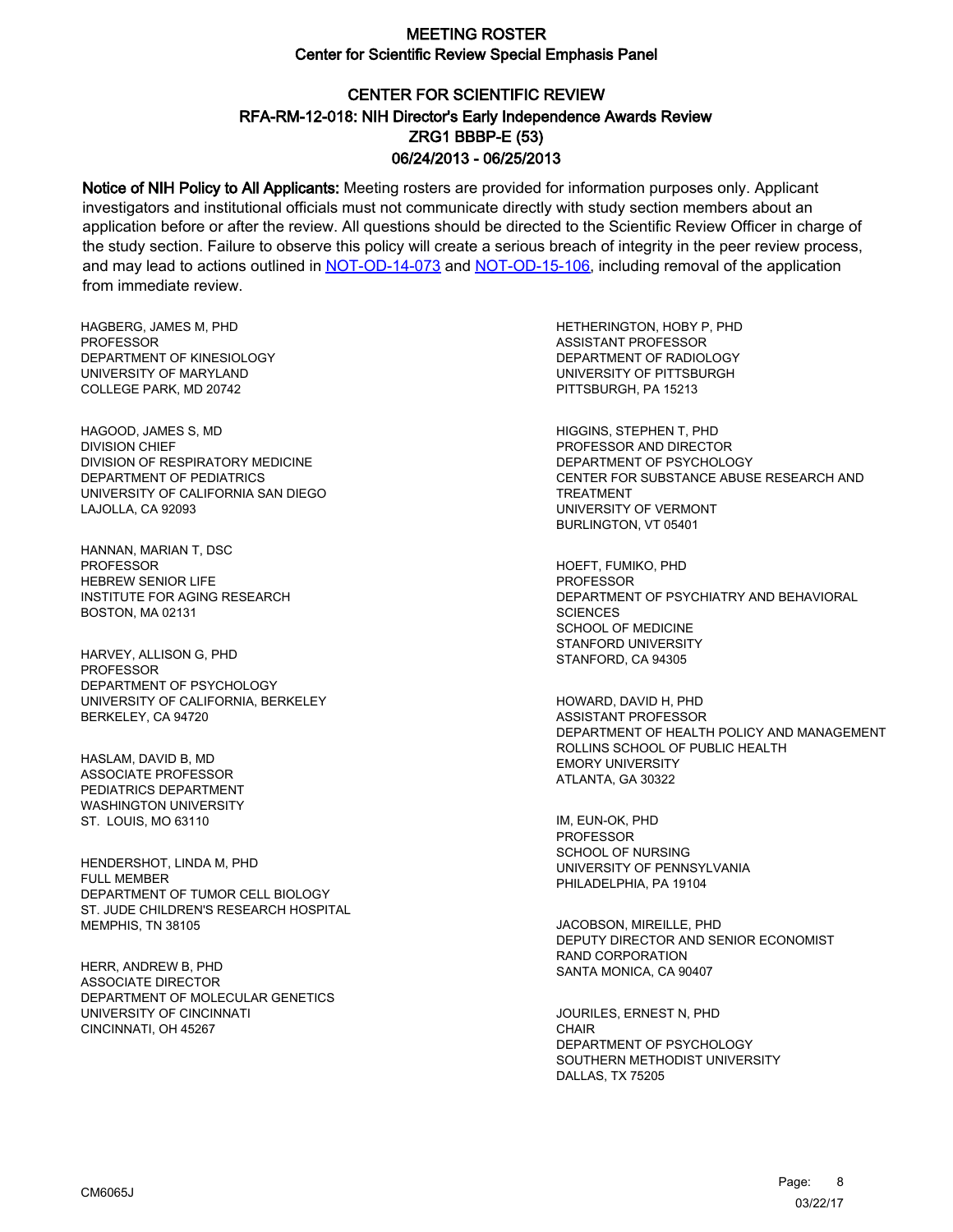# CENTER FOR SCIENTIFIC REVIEW ZRG1 BBBP-E (53) 06/24/2013 - 06/25/2013 RFA-RM-12-018: NIH Director's Early Independence Awards Review

Notice of NIH Policy to All Applicants: Meeting rosters are provided for information purposes only. Applicant investigators and institutional officials must not communicate directly with study section members about an application before or after the review. All questions should be directed to the Scientific Review Officer in charge of the study section. Failure to observe this policy will create a serious breach of integrity in the peer review process, and may lead to actions outlined in [NOT-OD-14-073](https://grants.nih.gov/grants/guide/notice-files/NOT-OD-14-073.html) and [NOT-OD-15-106,](https://grants.nih.gov/grants/guide/notice-files/NOT-OD-15-106.html) including removal of the application from immediate review.

KAMAKAKA, ROHINTON T, PHD HEAD, UNIT ON CHROMATIN TRANSCRIPTION DEPARTMENT OF MOLECULAR CELL AND DEVELOPMENTAL BIOLOGY UNIVERSITY OF CALIFORNIA AT SANTA CRUZ SANTA CRUZ, CA 95064

KAPER, JAMES B, PHD PROFESSOR & CHAIR DEPARTMENT OF MICROBIOLOGY AND IMMUNOLOGY CENTER FOR VACCINE DEVELOPMENT UNIVERSITY OF MARYLAND SCHOOL OF MEDICINE BALTIMORE, MD 21201

KASH, KATHRYN M, PHD ASSOCIATE PROFESSOR DEPARTMENT OF PSYCHIATRY AND HUMAN BEHAVIOR THOMAS JEFFERSON UNIVERSITY PHILADELPHIA, PA 19107

KAUFMAN, RANDAL J, PHD **PROFESSOR** DEL E. WEBB NEUROSCIENCE, AGING AND STEM CELL RESEARCH CENTER DIRECTOR, DEGENERATIVE DISEASE RESEARCH PROGRAM SANFORD/BURNHAM MEDICAL RESEARCH INSTITUTE LA JOLLA, CA 92037

KAUFMANN, WALTER ERWIN, PHD PROFESSOR DEPARTMENT OF NEUROLOGY CHILDREN'S HOSPITAL BOSTON HARVARD MEDICAL SCHOOL BOSTON, MA 02115

KIELA, PAWEL R, PHD ASSOCIATE PROFESSOR DEPARTMENT OF PEDIATRICS AND IMMUNOBIOLOGY STEELE CHILDREN'S RESEARCH CENTER UNIVERSITY OF ARIZONA TUCSON, AZ 85724

KISHONY, ROY, PHD **PROFESSOR** DEPARTMENT OF SYSTEMS BIOLOGY HARVARD UNIVERSITY MEDICAL SCHOOL BOSTON, MA 02115

KLEINMAN, MICHAEL T, PHD ADJUNCT PROFESSOR DIVISION OF OCCUPATIONAL AND ENVIRONMENTAL MEDICINE DEPARTMENT OF MEDICINE UNIVERSITY OF CALIFORNIA-IRVINE IRVINE, CA 92697

KLESGES, ROBERT C, PHD **PROFESSOR** DEPARTMENT OF PREVENTIVE MEDICINE CENTER FOR HEALTH SCIENCES UNIVERSITY OF TENNESSEE MEMPHIS, TN 38163

KLEYMAN, THOMAS R, MD PROFESSOR AND CHIEF RENAL ELECTROLYTE DIVISION DEPARTMENT OF MEDICINE UNIVERSITY OF PITTSBURGH PITTSBURGH, PA 15261

KNIERIM, JAMES J, PHD ASSOCIATE PROFESSOR DEPARTMENT OF NEUROBIOLOGY AND ANATOMY UNIVERSITY OF TEXAS MEDICAL SCHOOL HOUSTON, TX 77225

KOMOROSKI, RICHARD A, PHD PROFESSOR DEPARTMENT OF PSYCHIATRY ASSOCIATE DIRECTOR CENTER FOR IMAGING RESEARCH CINCINNATI, OH 45267

KOTOV, NICHOLAS ALEXANDER, PHD ASSOCIATE PROFESSOR DEPARTMENT OF CHEMICAL ENGINEERING UNIVERSITY OF MICHIGAN ANN ARBOR, MI 48109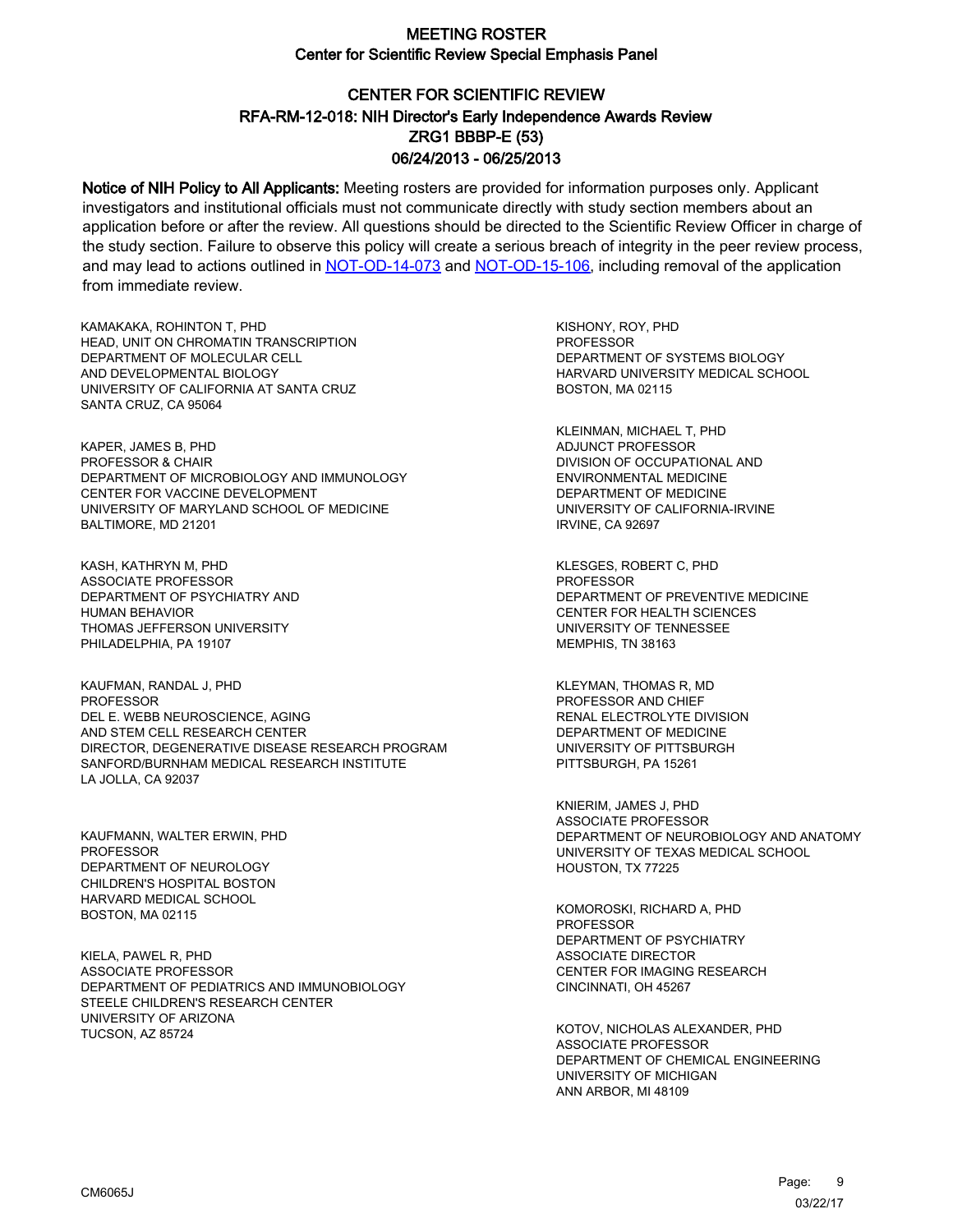# CENTER FOR SCIENTIFIC REVIEW ZRG1 BBBP-E (53) 06/24/2013 - 06/25/2013 RFA-RM-12-018: NIH Director's Early Independence Awards Review

Notice of NIH Policy to All Applicants: Meeting rosters are provided for information purposes only. Applicant investigators and institutional officials must not communicate directly with study section members about an application before or after the review. All questions should be directed to the Scientific Review Officer in charge of the study section. Failure to observe this policy will create a serious breach of integrity in the peer review process, and may lead to actions outlined in [NOT-OD-14-073](https://grants.nih.gov/grants/guide/notice-files/NOT-OD-14-073.html) and [NOT-OD-15-106,](https://grants.nih.gov/grants/guide/notice-files/NOT-OD-15-106.html) including removal of the application from immediate review.

KOUSTENI, STAVROULA, PHD ASSOCIATE PROFESSOR DEPARTMENT OF MEDICINE COLLEGE OF PHYSICIANS AND SURGEONS COLUMBIA UNIVERSITY NEW YORK, NY 10032

KOVACS, WILLIAM J, MD PROFESSOR OF MEDICINE INTERNAL MEDICINE-ENDOCRINOLOGY SOUTH WESTERN MEDICAL SCHOOL DALLAS, TX 75390

KRISHNA, NEPALLI RAMA, PHD PROFESSOR DEPARTMENT OF BIOCHEMISTRY AND MOLECULAR GENETICS UNIVERSITY OF ALABAMA AT BIRMINGHAM BIRMINGHAM, AL 35294

KUMAR, SANJAY, PHD ASSISTANT PROFESSOR DEPARTMENT OF BIOENGINEERING UNIVERSITY OF CALIFORNIA, BERKELEY BERKELEY, CA 94720

LACY, DANA BORDEN, PHD ASSISTANT PROFESSOR DEPARTMENT OF MICROBIOLOGY AND IMMUNOLOGY VANDERBILT UNIVERSITY NASHVILLE, TN 37232

LAMANTIA, ANTHONY S, PHD PROFESSOR AND DIRECTOR DEPARTMENT OF PHARMACOLOGY AND PHYSIOLOGY GEORGE WASHINGTON UNIVERSITY SCHOOL OF MEDICINE AND HEALTH SCIENCES WASHINGTON, DC 20052

LANDA, REBECCA JEAN, PHD DIRECTOR DEPARTMENT OF PSYCHIATRY AND BEHAVIORAL **SCIENCES** KENNEDY KRIEGER INSTITUTE BALTIMORE, MD 21211

LANDAY, ALAN L, PHD PROFESSOR AND CHAIRMAN DEPARTMENT OF IMMUNOLOGY AND MICROBIOLOGY RUSH UNIVERSITY MEDICAL CENTER CHICAGO, IL 60612

LANKENAU, STEPHEN E, PHD ASSISTANT PROFESSOR DEPARTMENT OF PEDIATRICS KECK SCHOOL OF MEDICINE UNIVERSITY OF SOUTHERN CALIFORNIA LOS ANGELES, CA 90027

LAWLER, JOHN M, PHD PROFESSOR DEPARTMENT OF HEALTH AND KINESIOLOGY REDOX BIOLOGY AND CELL SIGNALING LAB TEXAS A&M UNIVERSITY COLLEGE STATION, TX 77843

LEAL, SUZANNE MARGARET, PHD PROFESSOR DEPARTMENT OF MOLECULAR AND HUMAN GENETICS BAYLOR COLLEGE OF MEDICINE HOUSTON, TX 77030

LEMKE, GREG E, PHD PROFESSOR MOLECULAR NEUROBIOLOGY LABORATORY THE SALK INSTITUTE FOR BIOLOGICAL STUDIES LA JOLLA, CA 92037

LENBURG, MARC ELLIOTT, PHD ASSOCIATE PROFESSOR DEPARTMENT OF PATHOLOGY AND LABORATORY MEDICINE BOSTON UNIVERSITY SCHOOL OF MEDICINE BOSTON, MA 02118

LEVITZ, STUART MICHAEL, MD PROFESSOR DEPARTMENT OF MEDICINE UNIVERSITY OF MASSACHUSETTS MEDICAL SCHOOL WORCESTER, MA 01605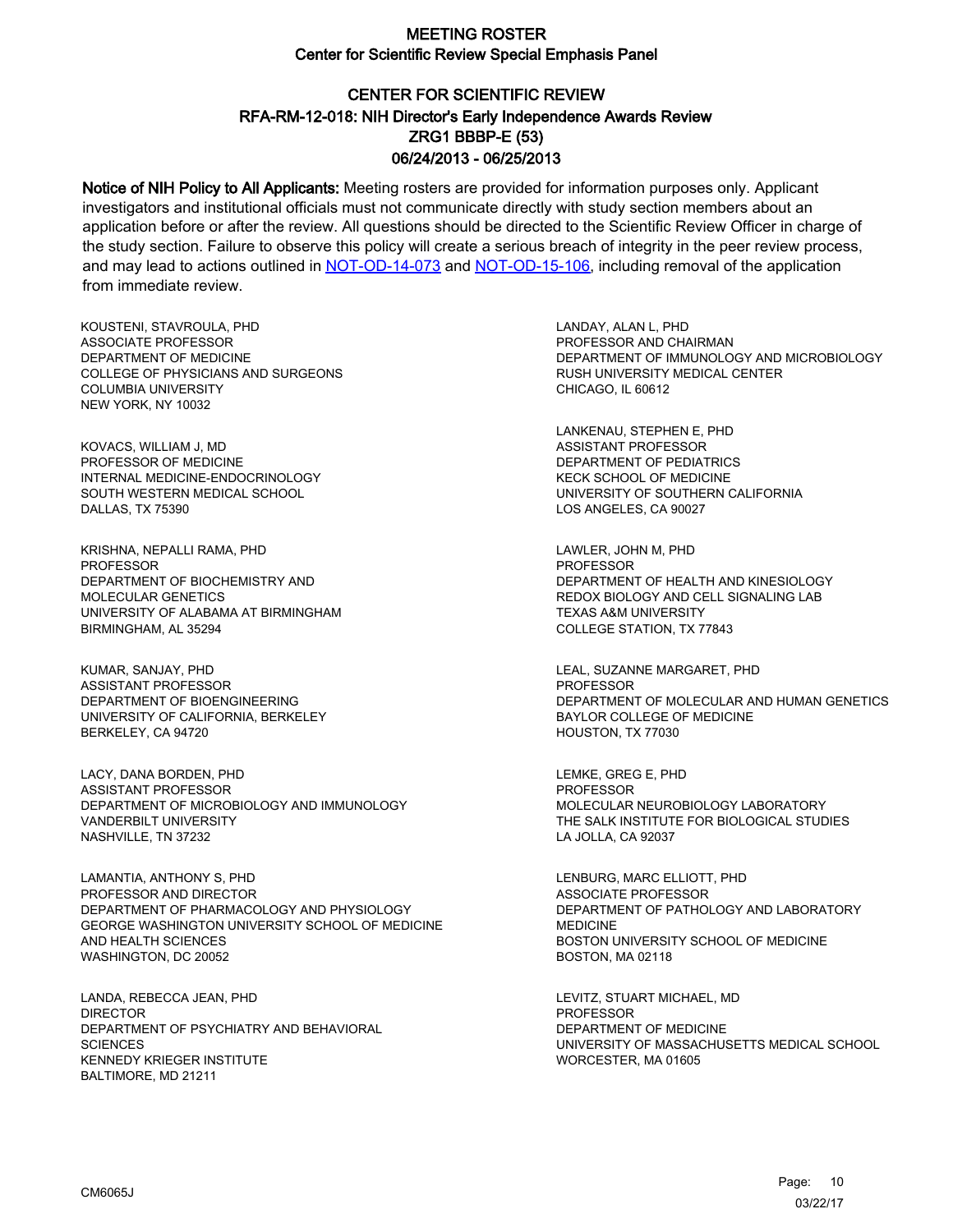# CENTER FOR SCIENTIFIC REVIEW ZRG1 BBBP-E (53) 06/24/2013 - 06/25/2013 RFA-RM-12-018: NIH Director's Early Independence Awards Review

Notice of NIH Policy to All Applicants: Meeting rosters are provided for information purposes only. Applicant investigators and institutional officials must not communicate directly with study section members about an application before or after the review. All questions should be directed to the Scientific Review Officer in charge of the study section. Failure to observe this policy will create a serious breach of integrity in the peer review process, and may lead to actions outlined in [NOT-OD-14-073](https://grants.nih.gov/grants/guide/notice-files/NOT-OD-14-073.html) and [NOT-OD-15-106,](https://grants.nih.gov/grants/guide/notice-files/NOT-OD-15-106.html) including removal of the application from immediate review.

LI, FUZHONG, PHD SENIOR RESEARCH SCIENTIST OREGON RESEARCH INSTITUTE EUGENE, OR 97403

LI, HONG, PHD PROFESSOR DEPARTMENT OF CHEMISTRY AND BIOCHEMISTRY FLORIDA STATE UNIVERSITY TALLAHASSEE, FL 32306

LI, MIN, PHD PROFESSOR DEPARTMENT OF NEUROSCIENCE JOHNS HOPKINS UNIVERSITY SCHOOL OF MEDICINE BALTIMORE, MD 21205

LI, SONG, PHD PROFESSOR DEPARTMENT OF BIOENGINEERING UNIVERSITY OF CALIFORNIA AT BERKELEY BERKELEY, CA 94720

LIU, HONGJIE, PHD ASSOCIATE PROFESSOR DEPARTMENTS OF EPIDEMIOLOGY AND BIOSTATISTICS SCHOOL OF PUBLIC HEALTH UNIVERSITY OF MARYLAND, COLLEGE PARK COLLEGE PARK, MD 20742

LO, GRACE, MD ASSISTANT PROFESSOR DEPARTMENT OF MEDICINE BAYLOR COLLEGE OF MEDICINE HOUSTON, TX 77030

LONSTEIN, JOSEPH S, PHD ASSISTANT PROFESSOR DEPARTMENT OF PSYCHOLOGY MICHIGAN STATE UNIVERSITY EAST LANSING, MI 48823

LOPEZ, ANA MARIA, MPH PROFESSOR OF MEDICINE AND PATHOLOGY MEDICAL DIRECTOR OF TELEMEDICINE PROGRAM ARIZONA CANCER CENTER UNIVERSITY OF ARIZONA TUCSON, AZ 85724

LOPEZ-RIBOT, JOSE L, PHD PROFESSOR DEPARTMENT OF BIOLOGY UNIVERSITY OF TEXAS AT SAN ANTONIO SAN ANTONIO, TX 78249

LORSCH, JON R, PHD PROFESSOR DEPARTMENT OF BIOPHYSICS AND BIOPHYSICAL CHEMISTRY JOHNS HOPKINS SCHOOL OF MEDICINE BALTIMORE, MD 21205

LU, H PETER, PHD PROFESSOR DEPARTMENT OF CHEMISTRYCENTER FOR PHOTOCHEMICAL SCIENCES BOWLING GREEN STATE UNIVERSITY BOWLING GREEN, OH 43403

LYNCH, SUSAN VERONICA, PHD ASSOCIATE PROFESSOR DEPARTMENT OF ANESTHESIA UNIVERSITY OF CALIFORNIA SAN FRANCISCO SAN FRANCISCO, CA 94143

MAHADEVAN, MANI SUBRAMANIAM, MD **PROFESSOR** MEDICAL DIRECTOR OF MOLECULAR DEPARTMENT OF PATHOLOGY DIAGNOSTICS LABORATORY UNIVERSITY OF VIRGINIA CHARLOTTESVILLE, VA 22908

MANDAL, TARUN K, PHD PROFESSOR OF PHARMACY COLLEGE OF PHARMACY XAVIER UNIVERSITY OF LOUISIANA NEW ORLEANS, LA 70125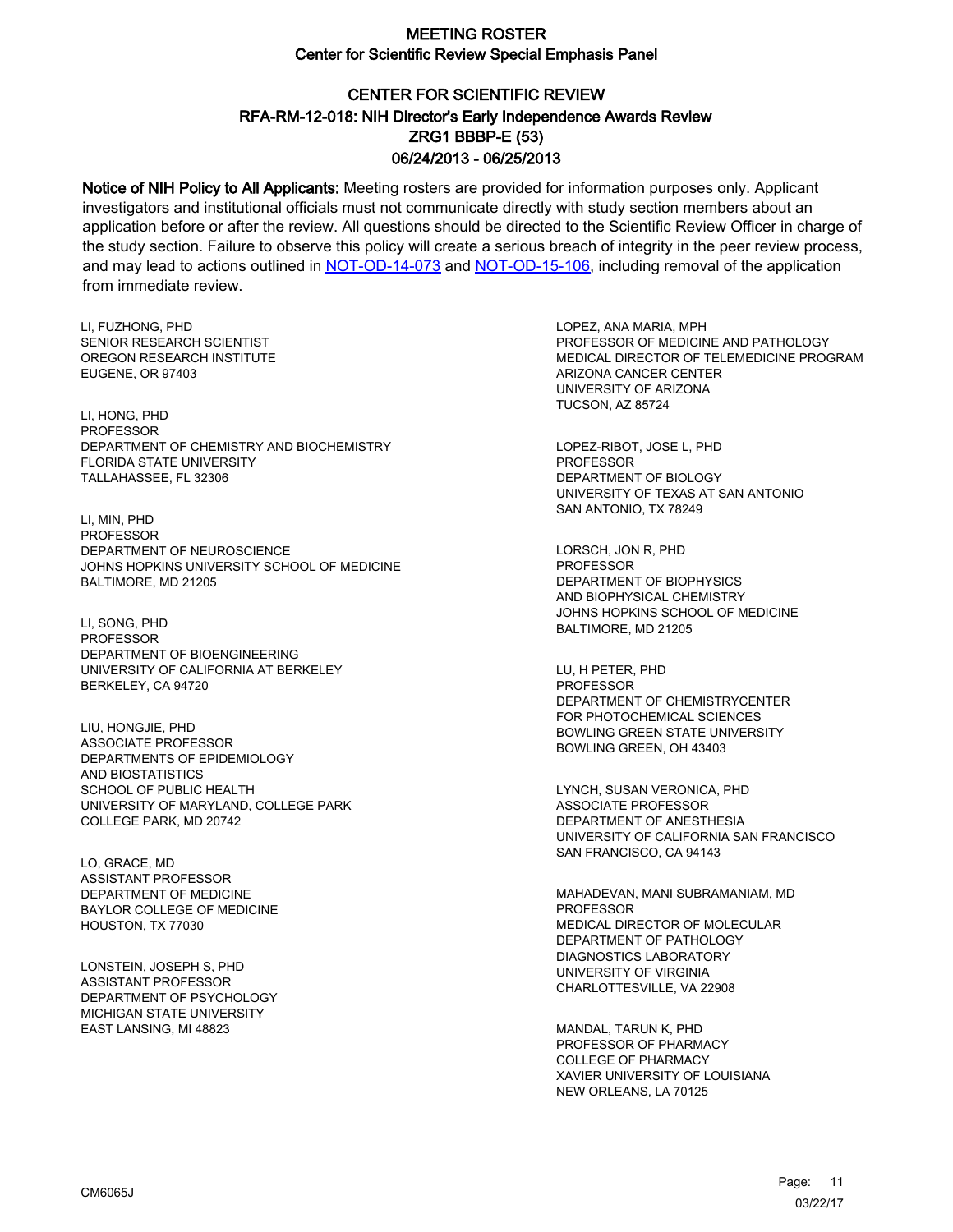# CENTER FOR SCIENTIFIC REVIEW ZRG1 BBBP-E (53) 06/24/2013 - 06/25/2013 RFA-RM-12-018: NIH Director's Early Independence Awards Review

Notice of NIH Policy to All Applicants: Meeting rosters are provided for information purposes only. Applicant investigators and institutional officials must not communicate directly with study section members about an application before or after the review. All questions should be directed to the Scientific Review Officer in charge of the study section. Failure to observe this policy will create a serious breach of integrity in the peer review process, and may lead to actions outlined in [NOT-OD-14-073](https://grants.nih.gov/grants/guide/notice-files/NOT-OD-14-073.html) and [NOT-OD-15-106,](https://grants.nih.gov/grants/guide/notice-files/NOT-OD-15-106.html) including removal of the application from immediate review.

MANDUCA, ARMANDO, PHD **PROFESSOR** DEPARTMENT OF BIOMEDICAL ENGINEERING MAYO CLINIC AND FOUNDATION ROCHESTER, MN 55905

MAURO, VINCENT P, PHD ASSOCIATE PROFESSOR DEPARTMENT OF NEUROBIOLOGY SCRIPPS RESEARCH INSTITUTE LA JOLLA, CA 92037

MAZO, ALEXANDER M, PHD **PROFESSOR** DEPARTMENT OF BIOCHEMISTRY AND MOLECULAR BIOLOGY JEFFERSON MEDICAL COLLEGE THOMAS JEFFERSON UNIVERSITY PHILADEPHIA, PA 19107

MAZZEO, SUZANNE E, PHD ASSOCIATE PROFESSOR DEPARTMENT OF PSYCHOLOGY VIRGINIA COMMONWEALTH UNIVERSITY RICHMOND, VA 23284

MCDONELL, JAMES R, PHD ASSOCIATE DIRECTOR INSTITUTE ON FAMILY/NEIGHBORHOOD LIFE CLEMSON UNIVERSITY CLEMSON, SC 29634

MCINTOSH, WILLIAM ALEX, PHD PROFESSOR DEPARTMENT OF SOCIOLOGY TEXAS A&M UNIVERSITY COLLEGE STATION, TX 77843

MEANEY, PAUL M, PHD PRESIDENT MICROWAVE IMAGING SYSTEM TECHNOLOGIES, INC HANOVER, NH 03755

MERCURIO, ARTHUR M, PHD **PROFESSOR** DEPARTMENT OF CANCER BIOLOGY UNIVERSITY OF MASSACHUSETTS MEDICAL SCHOOL WORCESTER, MA 01605

MILNER, THOMAS E, PHD MARION E. FORSMAN CENTENNIAL PROFESSOR IN ENGINEERING DEPARTMENT OF BIOMEDICAL ENGINEERING THE UNIVERSITY OF TEXAS AT AUSTIN AUSTIN, TX 78712

MORANO, KEVIN ANTHONY, PHD ASSISTANT PROFESSOR DEPARTMENT OF MICROBIOLOGY AND MOLECULAR GENETICS THE UNIVERSITY OF TEXAS HEALTH SCIENCES AT HOUSTON MEDICAL SCHOOL HOUSTON, TX 77030

MORGAN, ROBERT O, PHD PROFESSOR DIVISION OF MANAGEMENT, POLICY AND COMMUNITY HEALTH UNIVERSITY OF TEXAS SCHOOL OF PUBLIC HEALTH HOUSTON, TX 77021

MUELLER, JENNIFER LYNN, PHD PROFESSOR DEPARTMENT OF MATHEMATICS COLORADO STATE UNIVERSITY FORT COLLINS, CO 80523

MURPHY, SHEIGLA BRIGHID, PHD DIRECTOR CENTER FOR SUBSTANCE ABUSE STUDIES INSTITUTE FOR SCIENTIFIC ANALYSIS SAN FRANCISCO, CA 94107

MURRY, CHARLES E, PHD PROFESSOR DEPARTMENT OF PATHOLOGY UNIVERSITY OF WASHINGTON SEATTLE, WA 98195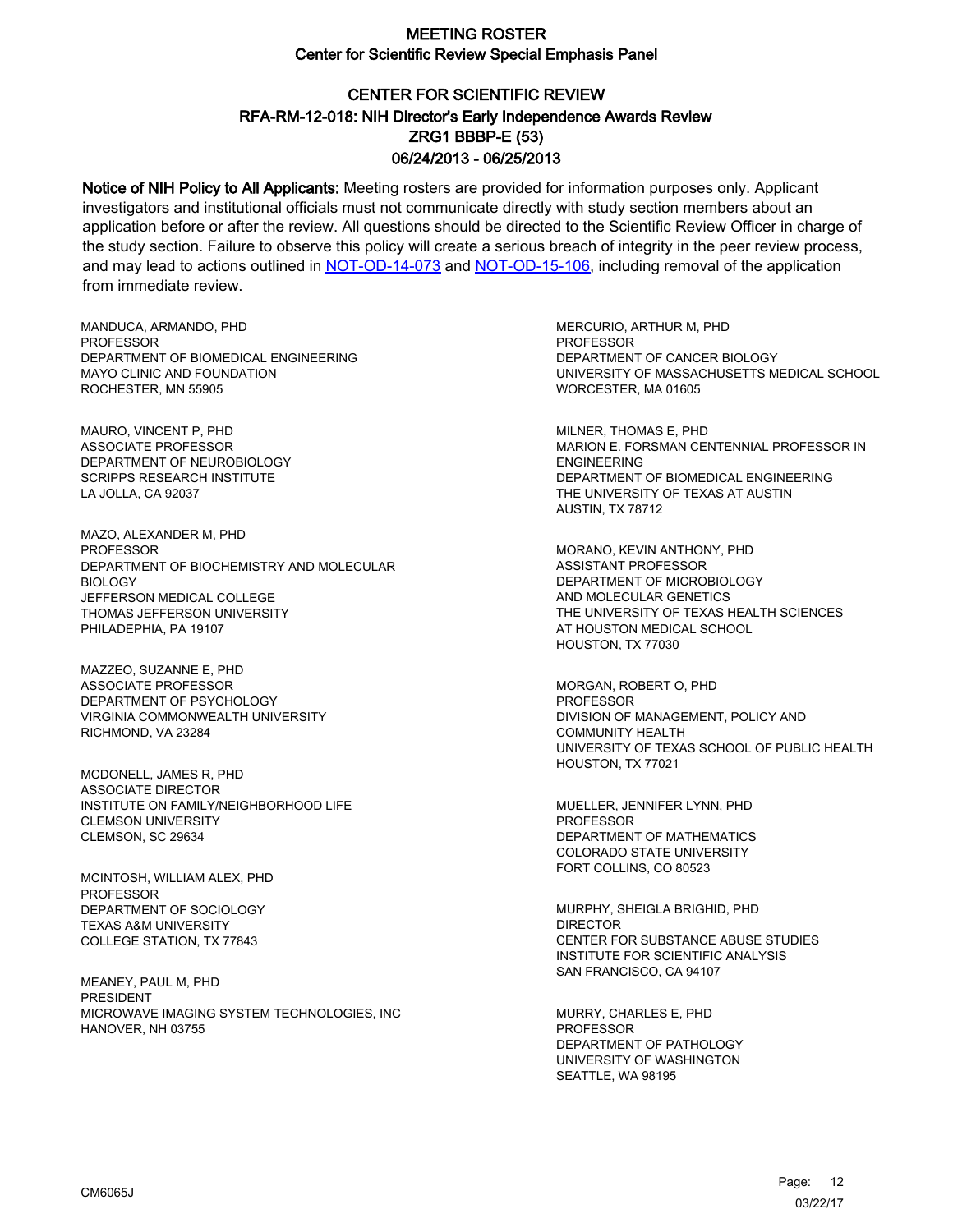# CENTER FOR SCIENTIFIC REVIEW ZRG1 BBBP-E (53) 06/24/2013 - 06/25/2013 RFA-RM-12-018: NIH Director's Early Independence Awards Review

Notice of NIH Policy to All Applicants: Meeting rosters are provided for information purposes only. Applicant investigators and institutional officials must not communicate directly with study section members about an application before or after the review. All questions should be directed to the Scientific Review Officer in charge of the study section. Failure to observe this policy will create a serious breach of integrity in the peer review process, and may lead to actions outlined in [NOT-OD-14-073](https://grants.nih.gov/grants/guide/notice-files/NOT-OD-14-073.html) and [NOT-OD-15-106,](https://grants.nih.gov/grants/guide/notice-files/NOT-OD-15-106.html) including removal of the application from immediate review.

NEWBURG, DAVID S, PHD **DIRECTOR** DEPARTMENT OF BIOLOGY BOSTON COLLEGE CHESTNUT HILL, MA 02467

NIZET, VICTOR, MD ASSOCIATE PROFESSOR DEPARTMENT OF PEDIACTRICS UNIVERSITY OF CALIFORNIA, SAN DIEGO SCHOOL OF MEDICINE LA JOLLA, CA 92093

O'BRIEN, WILLIAM D JR, PHD PROFESSOR DEPARTMENT OF ELECTRICAL AND COMPUTER ENGINEERING UNIVERSITY OF ILLINOIS AT URBANA-CHAMPAIGN URBANA, IL 61801

OBERHOLZER, JOSE, MD CHIEF, DIVISION OF TRANSPLANTATION TRANSPLANTATION SURGERY UNIVERSITY OF ILLINOIS AT CHICAGO CHICAGO, IL 60612

OPREA, TUDOR I, PHD PROFESSOR AND DIRECTOR DIVISION OF BIOCOMPUTING UNIVERSITY OF NEW MEXICO SCHOOL OF MEDICINE ALBUQUERQUE, NM 87131

ORME, IAN M, PHD DISTINGUISHED PROFESSOR DEPARTMENT OF MICROBIOLOGY, IMMUNOLOGY AND PATHOLOGY COLORADO STATE UNIVERSITY FORT COLLINS, CO 80523

PALLER, KEN A, PHD PROFESSOR DEPARTMENT OF PSYCHOLOGY NORTHWESTERN UNIVERSITY EVANSTON, IL 60208

PAN, TAO, PHD ASSOCIATE PROFESSOR DEPARTMENT OF BIOCHEMISTRY AND MOLECULAR BIOLOGY UNIVERSITY OF CHICAGO CHICAGO, IL 60637

PANOSKALTSIS-MORTARI, ANGELA, PHD ASSOCIATE PROFESSOR DIVISION OF PULMONARY, ALLERGY AND CRITICAL CARE MEDICINE DEPARTMENT OF PEDIATRICS UNIVERSITY OF MINNESOTA MINNEAPOLIS, MN 55455

PATCH, SARAH KATHRYN, PHD ASSOCIATE PROFESSOR DEPARTMENT OF PHYSICS UNIVERSITY OF WISCONSIN, MILWAUKEE MILWAUKEE, WI 53201

PAYNE, SHELLEY M, PHD PROFESSOR DEPARTMENT OF MOLECULAR GENETICS AND MICROBIOLOGY UNIVERSITY OF TEXAS AUSTIN, TX 78712

PETRENKO, VALERY A, PHD PROFESSOR DEPARTMENT OF PATHOBIOLOGY AUBURN UNIVERSITY AUBURN, AL 36849

PLAS, DAVID R, PHD ASSOCIATE PROFESSOR DEPARTMENT OF CANCER AND CELL BIOLOGY UNIVERSITY OF CINCINNATI CINCINNATI, OH 45267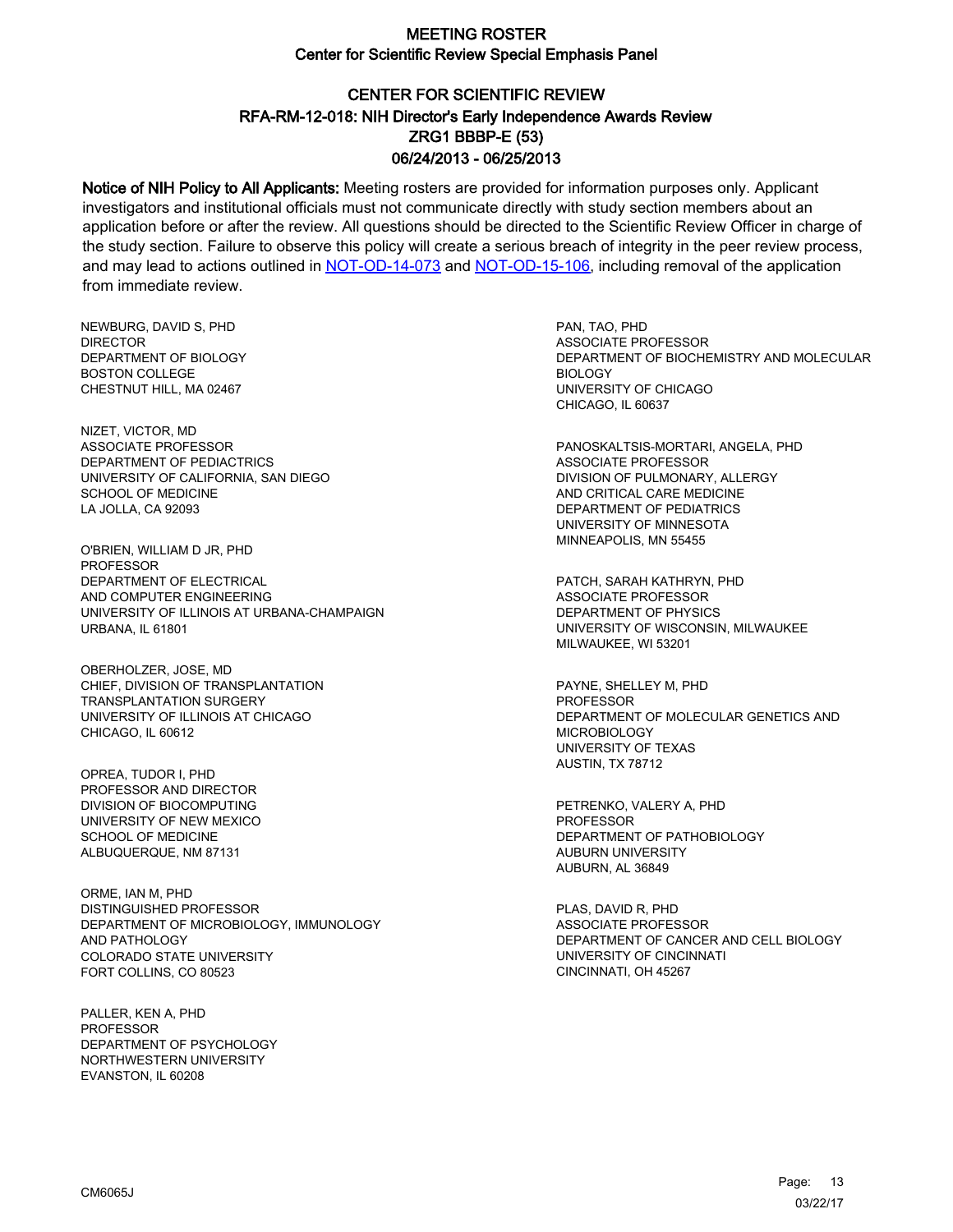# CENTER FOR SCIENTIFIC REVIEW ZRG1 BBBP-E (53) 06/24/2013 - 06/25/2013 RFA-RM-12-018: NIH Director's Early Independence Awards Review

Notice of NIH Policy to All Applicants: Meeting rosters are provided for information purposes only. Applicant investigators and institutional officials must not communicate directly with study section members about an application before or after the review. All questions should be directed to the Scientific Review Officer in charge of the study section. Failure to observe this policy will create a serious breach of integrity in the peer review process, and may lead to actions outlined in [NOT-OD-14-073](https://grants.nih.gov/grants/guide/notice-files/NOT-OD-14-073.html) and [NOT-OD-15-106,](https://grants.nih.gov/grants/guide/notice-files/NOT-OD-15-106.html) including removal of the application from immediate review.

PLENGE, ROBERT M, PHD **DIRECTOR** DIVISION OF RHEUMATOLOGY, IMMUNOLOGY AND ALLERGY BRIGHAM AND WOMEN'S HOSPITAL HARVARD MEDICAL SCHOOL BOSTON, MA 02115

PUGLISI, JOSEPH D, PHD PROFESSOR DEPARTMENT OF STRUCTURAL BIOLOGY STANFORD UNIVERSITY SCHOOL OF MEDICINE STANFORD, CA 94305

RAMAKRISHNAN, LALITA, PHD **PROFESSOR** DEPARTMENT OF MICROBIOLOGY AND MEDICINE UNIVERSITY OF WASHINGTON SEATTLE, WA 98195

RAVEL, JACQUES, PHD ASSOCIATE PROFESSOR THE INSTITUTE OF GENOMIC RESEARCH ROCKVILLE, MD 20850

RICE, MARGARET E, PHD PROFESSOR DEPARTMENT OF PHYSIOLOGY AND NEUROSCIENCE NEW YORK UNIVERSITY SCHOOL OF MEDICINE NEW YORK, NY 10016

RINCON, MERCEDES, PHD ASSOCIATE PROFESSOR DEPARTMENT OF MEDICINE AND IMMUNOBIOLOGY PROGRAM UNIVERSITY OF VERMONT BURLINGTON, VT 05405

RIVIERE, CAMERON N, PHD ASSOCIATE RESEARCH PROFESSOR THE ROBOTICS INSTITUTE CARNEGIE MELLON UNIVERSITY PITTSBURGH, PA 15260

ROTELLO, CAREN M, PHD PROFESSOR DEPARTMENT OF PSYCHOLOGY UNIVERSITY OF MASSACHUSETTS AMHERST, MA 01003

RUGG, MICHAEL D, PHD DISTINGUISHED PROFESSOR CENTER FOR VITAL LONGEVITY UNIVERSITY OF TEXAS AT DALLAS DALLAS, TX 75235

RUSH, CRAIG R, PHD PROFESSOR AND ASSOCIATE PRESIDENT DEPARTMENT OF BEHAVIORAL SCIENCE AND PSYCHIATRY COLLEGE OF MEDICINE UNIVERSITY OF KENTUCKY LEXINGTON, KY 40536

RYABININ, ANDREY E, PHD PROFESSOR DEPARTMENT OF BEHAVIORAL NEUROSCIENCE OREGON HEALTH AND SCIENCES UNIVERSITY PORTLAND, OR 97239

SALZBERG, STEVEN L, PHD PROFESSOR OF MEDICINE AND BIOSTATISTICS MCKUSICK-NATHANS INSTITUTE OF GENETIC MEDICINE JOHNS HOPKINS UNIVERSITY SCHOOL OF MEDICINE BALTIMORE, MD 21205

SAMBANIS, ATHANASSIOS, PHD **PROFESSOR** SCHOOL OF CHEMICAL AND BIOMOLECULAR ENGINEERING GEORGIA INSTITUTE OF TECHNOLOGY ATLANTA, GA 30332

SANFORD, JEREMY ROBERT, PHD ASSISTANT PROFESSOR DEPARTMENT OF BIOLOGY UNIVERSITY OF CALIFORNIA, SANTA CRUZ SANTA CRUZ, CA 95064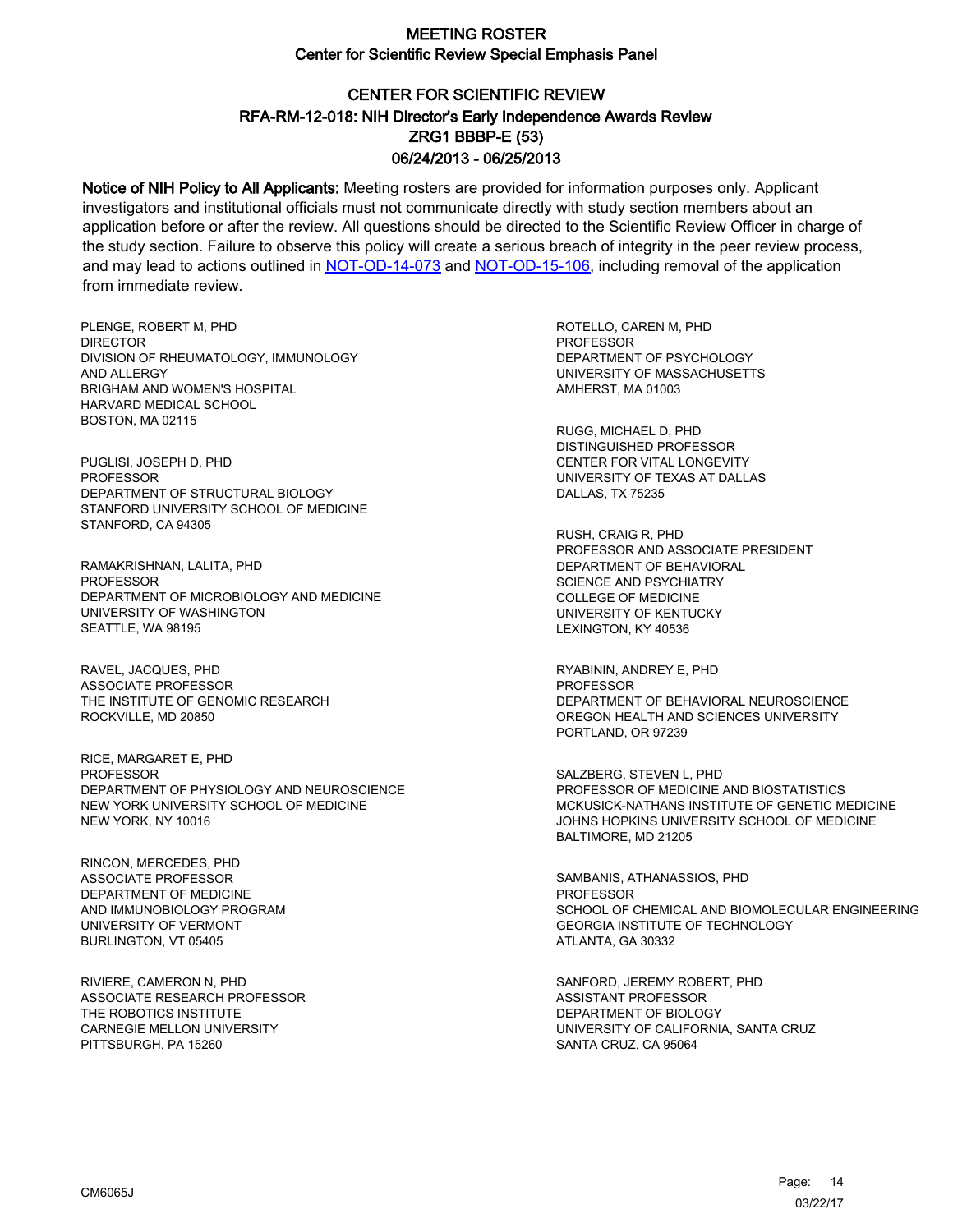# CENTER FOR SCIENTIFIC REVIEW ZRG1 BBBP-E (53) 06/24/2013 - 06/25/2013 RFA-RM-12-018: NIH Director's Early Independence Awards Review

Notice of NIH Policy to All Applicants: Meeting rosters are provided for information purposes only. Applicant investigators and institutional officials must not communicate directly with study section members about an application before or after the review. All questions should be directed to the Scientific Review Officer in charge of the study section. Failure to observe this policy will create a serious breach of integrity in the peer review process, and may lead to actions outlined in [NOT-OD-14-073](https://grants.nih.gov/grants/guide/notice-files/NOT-OD-14-073.html) and [NOT-OD-15-106,](https://grants.nih.gov/grants/guide/notice-files/NOT-OD-15-106.html) including removal of the application from immediate review.

SCHAID, DANIEL J, PHD **PROFESSOR** DIVISION OF BIOSTATISTICS COLLEGE OF MEDICINE MAYO CLINIC ROCHESTER, MN 55905

SCHLOSS, PATRICK DAVID, PHD ASSISTANT PROFESSOR DEPARTMENT OF MICROBIOLOGY & IMMUNOLOGY UNIVERSITY OF MICHIGAN ANN ARBOR, MI 48109

SCHMIDT, THOMAS M, PHD PROFESSOR DEPARTMENT OF MICROBIOLOGY MICHIGAN STATE UNIVERSITY EAST LANSING, MI 48824

SCHNEIDER, JOHN, MD ASSISTANT PROFESSOR SECTION OF INFECTIOUS DISEASES AND GLOBAL HEALTH DEPARTMENT OF MEDICINE UNIVERSITY OF CHICAGO CHICAGO, IL 60637

SCHNEIER, FRANKLIN R, MD PROFESSOR NEW YORK STATE PSYCHIATRIC INSTITUTE COLUMBIA UNIVERSITY COLLEGE OF PHYSICIANS AND SURGEONS NEW YORK, NY 10032

SCHRIML, LYNN MARIE, DSC ASSISTANT PROFESSOR DEPARTMENT OF EPIDEMIOLOGY AND PREVENTIVE MEDICINE UNIVERSITY OF MARYLAND AT BALTIMORE BALTIMORE, MD 21201

SEGAL, BRAHM H, MD ASSOCIATE PROFESSOR ROSWELLL PARK CANCER INSTITUTE BUFFALO, NY 14263

SHAFER, WILLIAM MAURICE, PHD PROFESSOR DEPARTMENT OF MICROBIOLOGY AND IMMUNOLOGY EMORY UNIVERSITY SCHOOL OF MEDICINE ATLANTA, GA 30322

SHIH, YA-CHEN TINA, PHD ASSOCIATE PROFESSOR SECTION OF HOSPITAL MEDICINE DEPARTMENT OF MEDICINE DIRECTOR, PROGRAM IN ECONOMICS OF CANCER UNIVERSITY OF CHICAGO CHICAGO, IL 60637

SHOPTAW, STEVEN, PHD **PROFESSOR** DEPARTMENT OF FAMILY MEDICINE UNIVERSITY OF CALIFORNIA AT LOS ANGELES LOS ANGELES, CA 90095

SHYU, ANN-BIN, PHD PROFESSOR DEPARTMENT OF BIOCHEMISTRY AND MOLECULAR BIOLOGY HOUSTON MEDICAL SCHOOL UNIVERSITY OF TEXAS HOUSTON, TX 77030

SINAI, ANTHONY P, PHD ASSOCIATE PROFESSOR DEPARTMENT OF MICROBIOLOGY AND IMMUNOLOGY COLLEGE OF MEDICINE UNIVERSITY OF KENTUCKY LEXINGTON, KY 40536

SLACK, FRANK J, PHD ASSOCIATE PROFESSOR DEPARTMENT OF MOLECULAR, CELLULAR AND DEVELOPMENTAL BIOLOGY COLLEGE AND GRADUATE SCHOOL YALE UNIVERSITY NEW HAVEN, CT 06520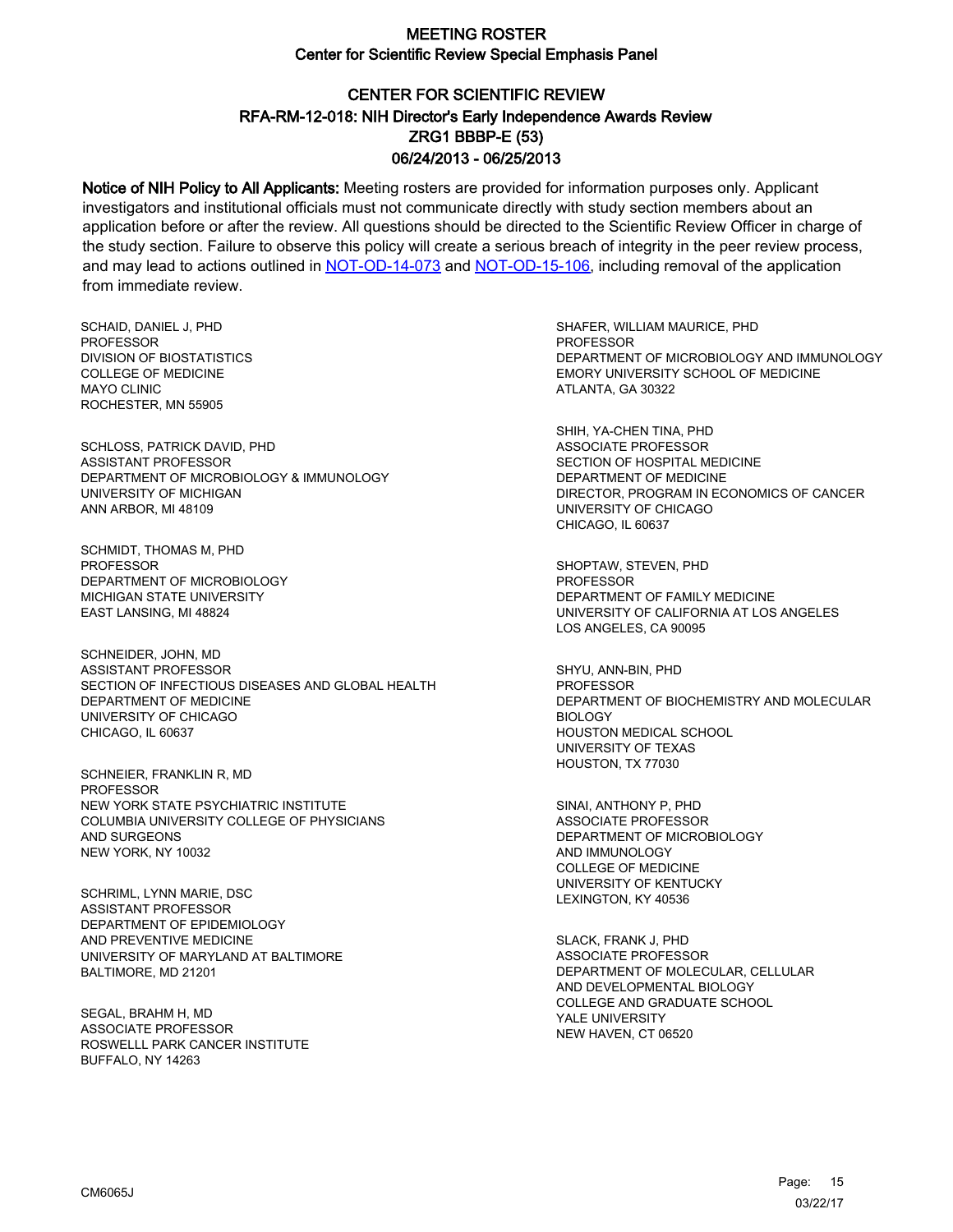# CENTER FOR SCIENTIFIC REVIEW ZRG1 BBBP-E (53) 06/24/2013 - 06/25/2013 RFA-RM-12-018: NIH Director's Early Independence Awards Review

Notice of NIH Policy to All Applicants: Meeting rosters are provided for information purposes only. Applicant investigators and institutional officials must not communicate directly with study section members about an application before or after the review. All questions should be directed to the Scientific Review Officer in charge of the study section. Failure to observe this policy will create a serious breach of integrity in the peer review process, and may lead to actions outlined in [NOT-OD-14-073](https://grants.nih.gov/grants/guide/notice-files/NOT-OD-14-073.html) and [NOT-OD-15-106,](https://grants.nih.gov/grants/guide/notice-files/NOT-OD-15-106.html) including removal of the application from immediate review.

SMITH, LINDA B, PHD CHANCELLOR'S PROFESSOR DEPARTMENT OF PSYCHOLOGICAL AND BRAIN SCIENCES INDIANA UNIVERSITY BLOOMINGTON, IN 47405

SOLBERG, LEIF I, MD DIRECTOR FOR CARE IMPROVEMENT RESEARCH DEPARTMENT OF RESEARCH HEALTHPARTNERS RESEARCH FOUNDATION MINNEAPOLIS, MN 55440

SOTOMAYOR, EDUARDO M, MD SUSAN & JOHN SYKES ENDOWED CHAIR IN MALIGNANT **HEMATOLOGY** H. LEE MOFFITT CANCER CENTER AND RESEARCH INSTITUTE PROFESSOR, DEPARTMENT OF ONCOLOGIC SCIENCES UNIVERSITY OF SOUTH FLORIDA COLLEGE OF MEDICINE TAMPA, FL 33612

SOUTH, SCOTT J, PHD **PROFESSOR** COLLEGE OF ARTS AND SCIENCES 351 STATE UNIVERSITY OF NEW YORK AT ALBANY ALBANY, NY 12222

SPECTOR, DAVID L, PHD INVESTIGATOR COLD SPRING HARBOR LABORATORY COLD SPRING HARBOR, NY 11724

STORKUS, WALTER J, PHD PROFESSOR DEPARTMENTS OF DERMATOLOGY AND IMMUNOLOGY UNIVERSITY OF PITTSBURGH SCHOOL OF MEDICINE PITTSBURGH, PA 15213

SZE, JI Y, PHD ASSOCIATE PROFESSOR DEPARTMENT OF MOLECULAR PHARMACOLOGY ALBERT EINSTEIN COLLEGE OF MEDICINE YESHIVA UNIVERSITY BRONX, NY 10461

TANG, LIANG, PHD ASSISTANT PROFESSOR DEPARTMENT OF BIOMEDICAL ENGINEERING UNIVERSITY OF TEXAS AT SAN ANTONIO SAN ANTONIO, TX 78249

TATE, DEBORAH F, PHD ASSOCIATE PROFESSOR DEPARTMENT OF HEALTH BEHAVIOR AND BEHAVIOR NUTRITION UNIVERSITY OF NORTH CAROLINA CHAPEL HILL, NC 27599

TAYLOR, JEREMY MG, PHD PROFESSOR DEPARTMENT OF BIOSTATISTICS UNIVERSITY OF MICHIGAN ANN ARBOR, MI 48109

TESMER, JOHN J G, PHD PROFESSOR DEPARTMENT OF PHARMACOLOGY UNIVERSITY OF MICHIGAN ANN ARBOR, MI 48109

THOMAS, GAIL D, PHD ASSOCIATE PROFESSOR DEPARTMENT OF MEDICINE THE HEART INSTITUTE CEDARS-SINAI MEDICAL CENTER LOS ANGELES, CA 90048

THURSTON, GEORGE DOUGLAS, SCD PROFESSOR DEPARTMENT OF ENVIRONMENTAL MEDICINE NELSON INSTITUTE OF ENVIRONMENTAL MEDICINE NEW YORK UNIVERSITY SCHOOL OF MEDICINE TUXEDO, NY 10987

TISCH, ROLAND MICHAEL, PHD **PROFESSOR** DEPARTMENT OF MICROBIOLOGY AND IMMUNOLOGY UNIVERSITY OF NORTH CAROLINA CHAPEL HILL, NC 27599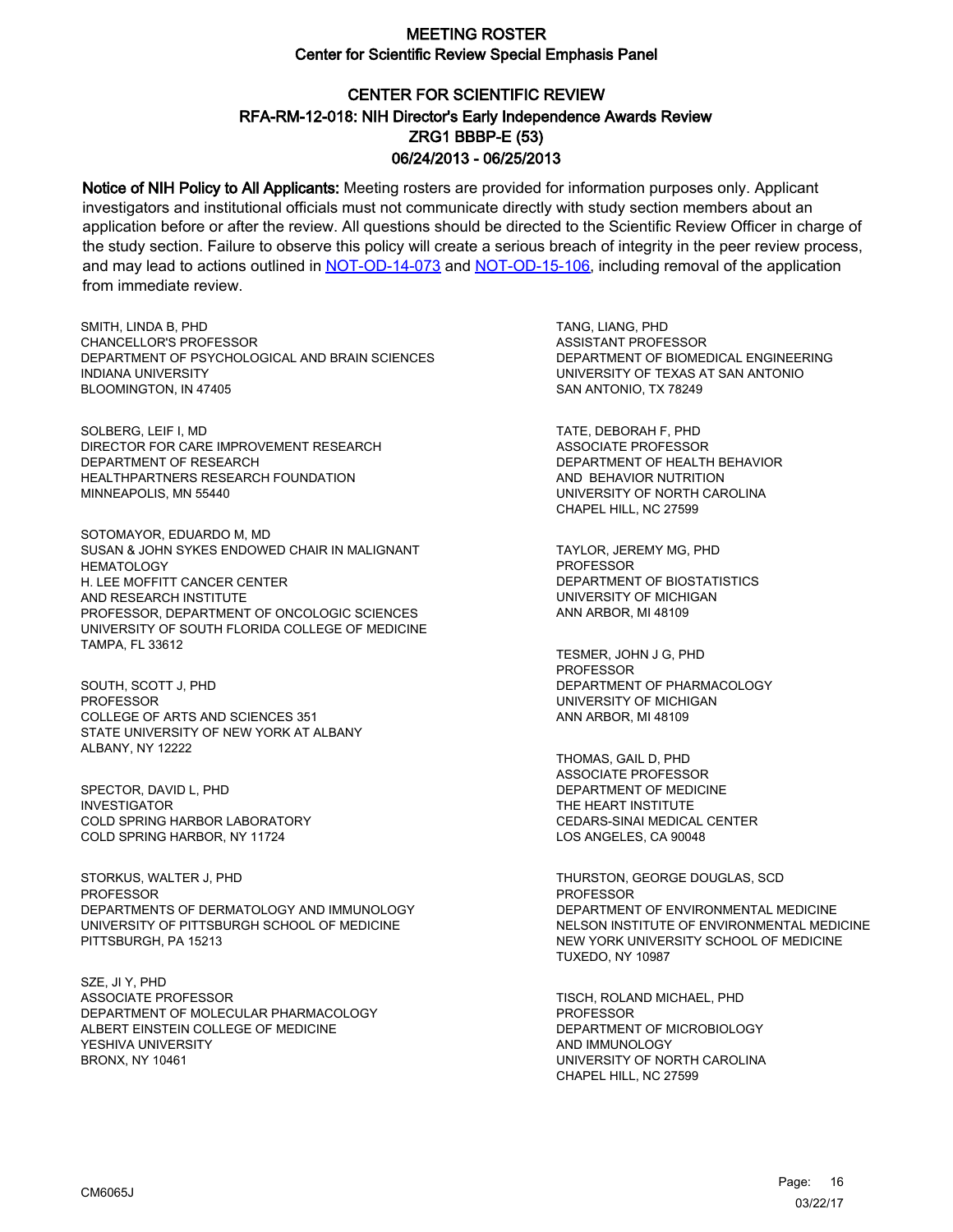# CENTER FOR SCIENTIFIC REVIEW ZRG1 BBBP-E (53) 06/24/2013 - 06/25/2013 RFA-RM-12-018: NIH Director's Early Independence Awards Review

Notice of NIH Policy to All Applicants: Meeting rosters are provided for information purposes only. Applicant investigators and institutional officials must not communicate directly with study section members about an application before or after the review. All questions should be directed to the Scientific Review Officer in charge of the study section. Failure to observe this policy will create a serious breach of integrity in the peer review process, and may lead to actions outlined in [NOT-OD-14-073](https://grants.nih.gov/grants/guide/notice-files/NOT-OD-14-073.html) and [NOT-OD-15-106,](https://grants.nih.gov/grants/guide/notice-files/NOT-OD-15-106.html) including removal of the application from immediate review.

TOWNER, RHEAL A, PHD ASSOCIATE PROFESSOR; DIRECTOR, ADVANCED MAGNETIC RESONANCE CENTER ADVANCED MAGNECTIC RESONANCE CENTER OKLAHOMA MEDICAL RESEARCH FOUNDATION OKLAHOMA CITY, OK 73104

UNUTMAZ, DERYA, MD ASSOCIATE PROFESSOR DEPARTMENT OF MICROBIOLOGY JOAN AND JOEL SMILOW RESEARCH CENTER NEW YORK UNIVERSITY SCHOOL OF MEDICINE NEW YORK, NY 10016

VATS, ABHAY N, MD ASSOCIATE PROFESSOR DIVISION OF PEDIATRIC NEPHROLOGY DEPARTMENT OF PEDIATRICS UNIVERSITY OF PITTSURGH MEDICAL CENTER PITTSBURGH, PA 15213

VEMULAPALLI, RAMESH, PHD ASSOCIATE PROFESSOR DEPARTMENT OF VETERINARY PATHOBIOLOGY PURDUE UNIVERSITY WEST LAFAYETTE, IN 47907

VIJG, JAN, PHD PROFESSOR AND CHAIR DEPARTMENT OF GENETICS ALBERT EINSTEIN COLLEGE OF MEDICINE BRONX, NY 10461

VOGTLE, LAURA K, PHD **PROFESSOR** DEPARTMENT OF OCCUPATIONAL THERAPY UNIVERSITY OF ALABAMA AT BIRMINGHAM BIRMINGHAM, AL 35294

WALKLEY, STEVEN UPSHAW, PHD **PROFESSOR** DEPARTMENT OF NEUROSCIENCE ALBERT EINSTEIN COLLEGE OF MEDICINE YESHIVA UNIVERSITY BRONX, NY 10461

WANG, FEI, PHD ASSISTANT PROFESSOR DEPARTMENT OF PSYCHIATRY YALE UNIVERSITY NEW HAVEN, CT 06520

WANG, JINXI, PHD HARRINGTON DISTINGUISHED PROFESSOR DEPARTMENT OF ORTHOPEDIC SURGERY UNIVERSITY OF KANSAS MEDICAL CENTER KANSAS CITY, KS 66160

WANG, NING, SCD PROFESSOR DEPARTMENT OF MECHANICAL SCIENCE AND ENGINEERING UNIVERSITY OF ILLINOIS AT URBANA-CHAMPAIGN URBANA, IL 61801

WANG, QI, PHD PROFESSOR DEPARTMENT OF MATHEMATICS UNIVERSITY OF SOUTH CAROLINA COLUMBIA, SC 29208

WATNICK, PAULA I, PHD SENIOR ASSOCIATE PHYSICIAN IN MEDICINE DIVISION OF INFECTIOUS DISEASE CHILDREN'S HOSPITAL BOSTON BOSTON, MA 02115

WEAVER, C DAVID, PHD DIRECTOR, VANDERBILT HTS FACILITY DEPARTMENT OF PHARMACOLOGY VANDERBILT UNIVERSITY SCHOOL OF MEDICINE NASHVILLE, TN 37232

WEK, RONALD C, PHD PROFESSOR DEPARTMENT OF BIOCHEMISTRY AND MOLECULAR BIOLOGY SCHOOL OF MEDICINE INDIANA UNIVERSITY, PURDUE UNIVERSITY INDIANAPOLIS, IN 46202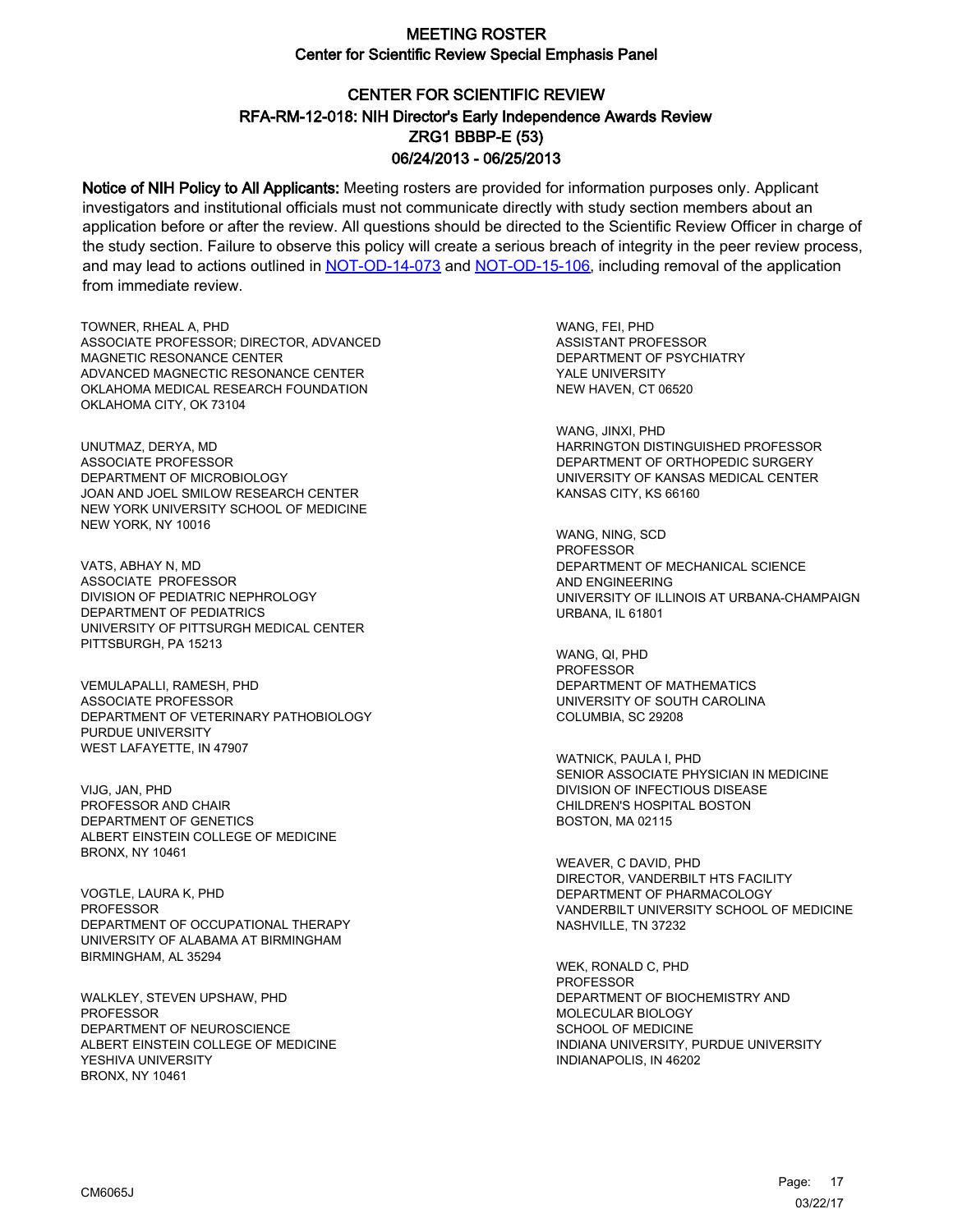# CENTER FOR SCIENTIFIC REVIEW ZRG1 BBBP-E (53) 06/24/2013 - 06/25/2013 RFA-RM-12-018: NIH Director's Early Independence Awards Review

Notice of NIH Policy to All Applicants: Meeting rosters are provided for information purposes only. Applicant investigators and institutional officials must not communicate directly with study section members about an application before or after the review. All questions should be directed to the Scientific Review Officer in charge of the study section. Failure to observe this policy will create a serious breach of integrity in the peer review process, and may lead to actions outlined in [NOT-OD-14-073](https://grants.nih.gov/grants/guide/notice-files/NOT-OD-14-073.html) and [NOT-OD-15-106,](https://grants.nih.gov/grants/guide/notice-files/NOT-OD-15-106.html) including removal of the application from immediate review.

WILLIAMS, DAVID R, PHD DIRECTOR CENTER FOR VISUAL SCIENCE UNIVERSITY OF ROCHESTER ROCHESTER, NY 14627

WINTERS, KEN C, PHD ASSOCIATE PROFESSOR DEPARTMENT OF PSYCHIATRY UNIVERSITY OF MINNESOTA MEDICAL SCHOOL MINNEAPOLIS, MN 55454

WONDERLICH, STEPHEN ARTHUR, PHD **DIRECTOR** DEPARTMENT OF NEUROSCIENCE UNIVERSITY OF NORTH DAKOTA FARGO, ND 58102

WOZNIAK, DANIEL J, PHD **PROFESSOR** CENTER FOR MICROBIAL INTERFACE BIOLOGY THE OHIO STATE UNIVERSITY COLUMBUS, OH 43210

WU, JOSEPH C, PHD ASSOCIATE PROFESSOR DEPARTMENTS OF MEDICINE, CARDIOLOGY AND RADIOLOGY STANFORD UNIVERSITY SCHOOL OF MEDICINE STANFORD, CA 94305

WYSOCKI, TIM, PHD CO-DIRECTOR CENTER FOR PEDIATRIC PSYCHOLOGY RESEARCH NEMOURS CHILDREN'S CLINIC JACKSONVILLE, FL 32207

XU, YING, PHD REGENTS-GEORGIA RESEARCH ALLIANCE EMINENT SCHOLAR CHAIR PROFESSOR DEPARTMENT OF BIOCHEMISTRY AND MOLECULAR BIOLOGY UNIVERSITY OF GEORGIA ATHENS, GA 30602

YOUNG, ROBERT C, MD PROFESSOR WEST CHESTER DIVISION DEPARTMENT OF PSYCHIATRY NEW YORK PRESBYTERIAN HOSPITAL WEILL CORNELL MEDICAL COLLEGE WHITE PLAINS, NY 10605

ZAHRT, THOMAS C, PHD ASSOCIATE PROFESSOR DEPARTMENT OF MICROBIOLOGY AND MOLECULAR GENETICS MEDICAL COLLEGE OF WISCONSIN MILWAUKEE, WI 53226

ZHANG, ZHUOHUA, PHD ASSOCIATE PROFESSOR DEPARTMENT OF CANCER CENTER BURNHAM INSTITUTE FOR MEDICAL RESEARCH LA JOLLA, CA 92037

ZHAO, HONGYU, PHD **PROFESSOR** DEPARTMENT OF EPIDEMIOLOGY AND PUBLIC HEALTH LAB OF STATISTICAL GENOMICS AND PROTEOMICS YALE UNIVERSITY SCHOOL OF MEDICINE NEW HAVEN, CT 06520

ZHENG, JIE J, PHD ASSOCIATE MEMBER DEPARTMENT OF STRUCTURAL BIOLOGY ST. JUDE CHILDREN'S RESEARCH HOSPITAL MEMPHIS, TN 38105

ZHOU, MING-MING, PHD PROFESSOR AND CHAIRMAN DEPARTMENT OF STRUCTURAL AND CHEMICAL BIOLOGY MOUNT SINAI SCHOOL OF MEDICINE NEW YORK, NY 10029